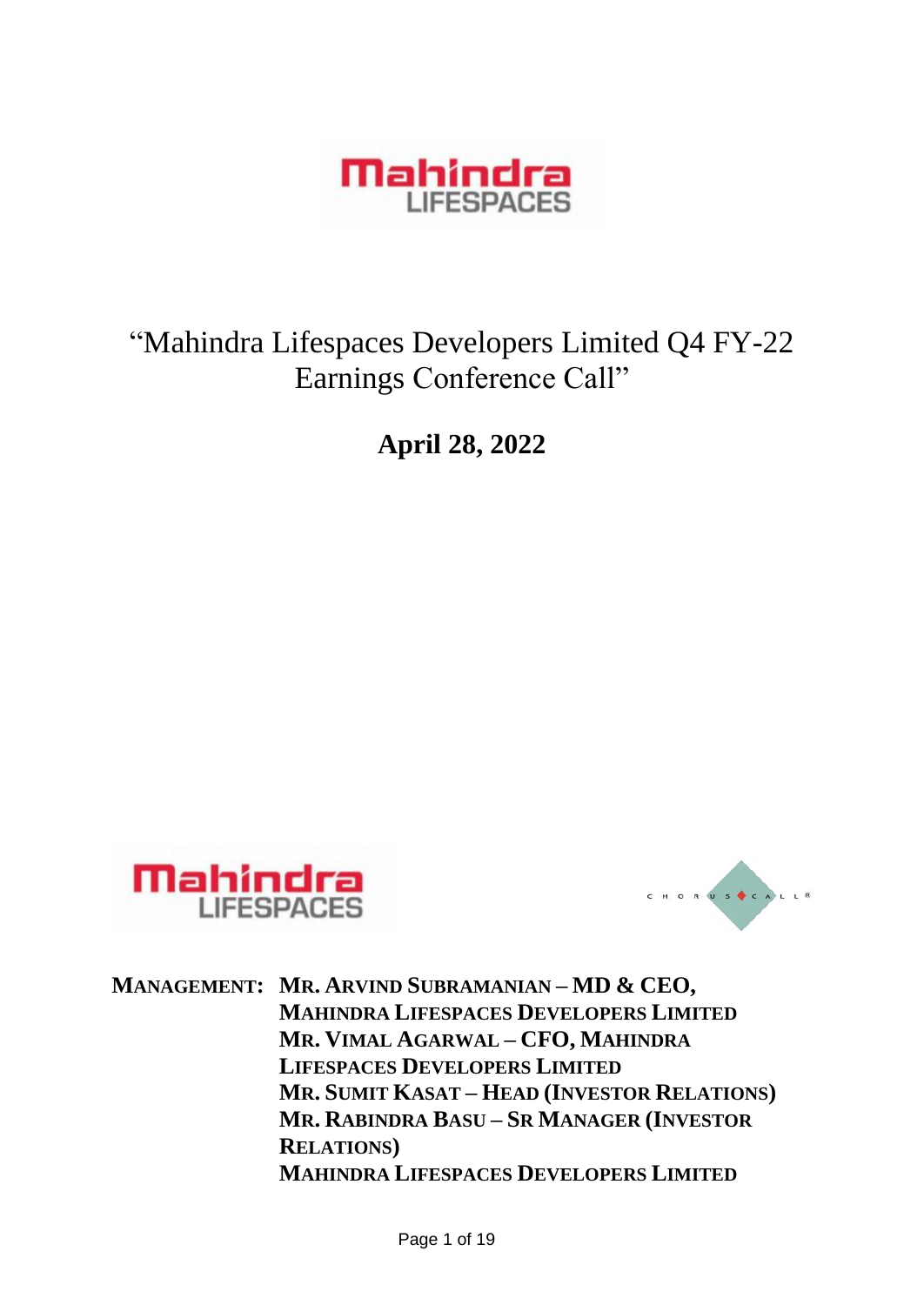

**Moderator:** Good morning, ladies and gentlemen. Welcome to Mahindra Lifespaces Developers Limited Q4 FY22 Earnings Conference Call. We have with us on this call Mr. Arvind Subramanian – MD and CEO, Mr. Vimal Agarwal – CFO and Mr. Sumit Kasat – Head Investor Relations. This conference call may contain forward looking statements about the Company which are based on beliefs, opinions, and expectations of the Company as on the date of this call. These statements are not guarantees of future performance and involve risks and uncertainties that are difficult to predict. As a reminder all participant lines will be in the listen-only mode and there will be an opportunity for you to ask questions after the presentation concludes. Should you need assistance during the conference call, please signal an operator by pressing '\*' then '0' on your touchtone phone. Please note that this conference is being recorded. I now hand the conference over to Mr. Arvind Subramanian – Managing Director and Chief Executive Officer, Mahindra Lifespaces Developers Limited. Thank you and over to you sir. **Arvind Subramanian:** Thank you very much. Good morning, everyone and welcome to our Q4 FY22 Earnings Call. Firstly, I'd like to thank all of you for participating in this conference call. As you know many of our key operating entities in our residential business, like Mahindra Homes and Mahindra Happinest and all of our entities in our IC & IC business which is Mahindra World City Developers, Mahindra World City Jaipur and Mahindra Integrated Park Chennai and Mahindra Integrated Park Private Limited, all these four entities do not get consolidated on a line-by-line basis. I'd like to start by sharing a little bit of how we see the macro picture is evolving, then turn my

> Firstly, looking at the macro picture, let me again pick up some indicators both on the B2C side on the consumer side as well as some on the B2B side:

attention to the performance over the year and how that sets us up for the years to come.

- On the B2C side, we are seeing particularly for residential real estate, a very clear increase in affordability with home loan to income ratio declining to very comforting levels. We are seeing a rise in working population. A mark trend towards the organization in the decade to come from the low 30s to 40% plus and overall, a low mortgage to GDP ratio, so headroom there to grow the book of mortgages. And all of this plays well into what we are seeing as signs of a midterm upcycle and residential demand.
- On the B2B side which is pertinent to our industrial parks business, India is very clearly staking its claim in the global economy. We see this playing out in the global politics as well but certainly from an economic perspective, India is one of the largest economies, the fifth largest in the world. It was also among the fastest growing nations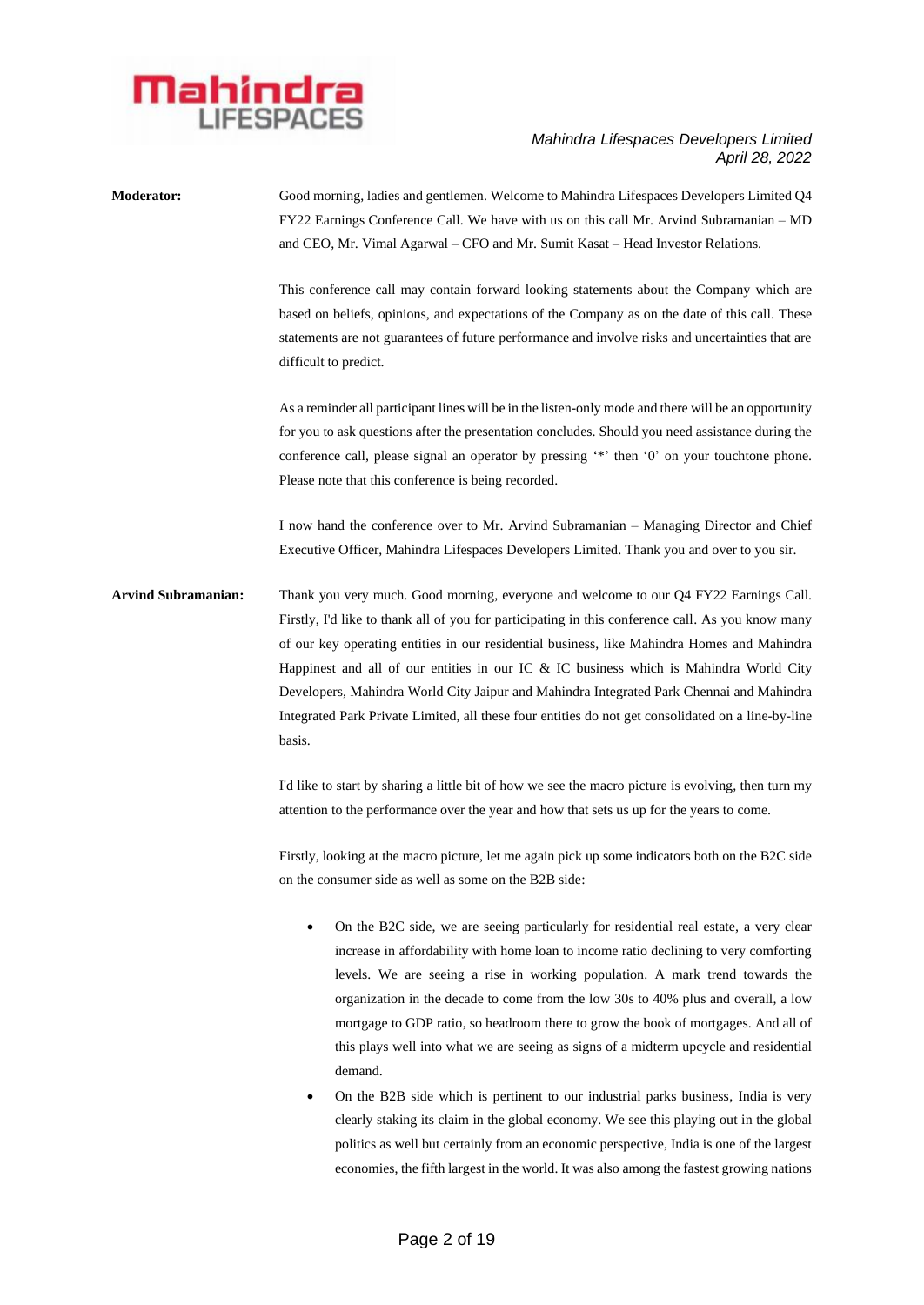

in FY22 and has embarked on a cycle of massive infrastructure spending. From a geoeconomics perspective India is now well positioned to attract manufacturing investment arising from the regionalization of supply chains and the post pandemic world where most MNCs are going to think very differently about their country-level supply chains.

Looking at our performance over the last year, let me start with the photo highlights – the four areas where we have achieved highest ever performance:

- The first is residential presales, coming in at just over 1000 crores.
- The second is our industrial land leasing at just below 300 crores.
- The third is land acquisition for our residential business, roughly 3 million square feet worth of development potential 3800 crores of gross development value.
- The fourth is residential collection that over 1100 crores. All of these have been the strongest ever performance we've done as a Company.

That being said it does feel like it's too early to puff our chest and pat ourselves on the back. It almost feels like we have been proud of being the tallest among the seven dwarfs. There's still a long way for us to go but this is a great endorsement of the direction that we've taken. We are walking the talk in terms of the milestones we've set for ourselves and where we want to be.

I'd like to break up my commentary on our operating performance over the last year into three buckets. And given I personally been on a health journey over the past few months I'm going to use a health metaphor, so the leading indicators, the current health indicators and the trailing indicators. So, the triglycerides, the fasting blood sugars and HBA1C equivalent of our business. Let me start with the lead indicators:

I see kind of four of them being important:

- The first is talent and we've continued to build and invest in building a fantastic team which I am very proud of and I believe is among the best in the peer group, not just at the leadership level but at several levels below that in the organization.
- The second is technology; again an area of continued focus and I use technology in a broader sense to mean not just IT, digital and things like that but also technology in construction, in products and many of you would have noticed some of our recent announcements around sustainability and net zero.
- The third is from a lead indicator bucket is presales on the residential business. As I mentioned a short while back, we've clocked 1028 crores of pre-sales value last year. It's a very healthy mix between the mid-market business and the value housing business and is very broad based in terms of geographic and ticket size contributions. Close to 90% of this actually has come from sustenance sales. Two of our big launches that we were hoping to get through the door in Q4 which was Kanakpura in Bangalore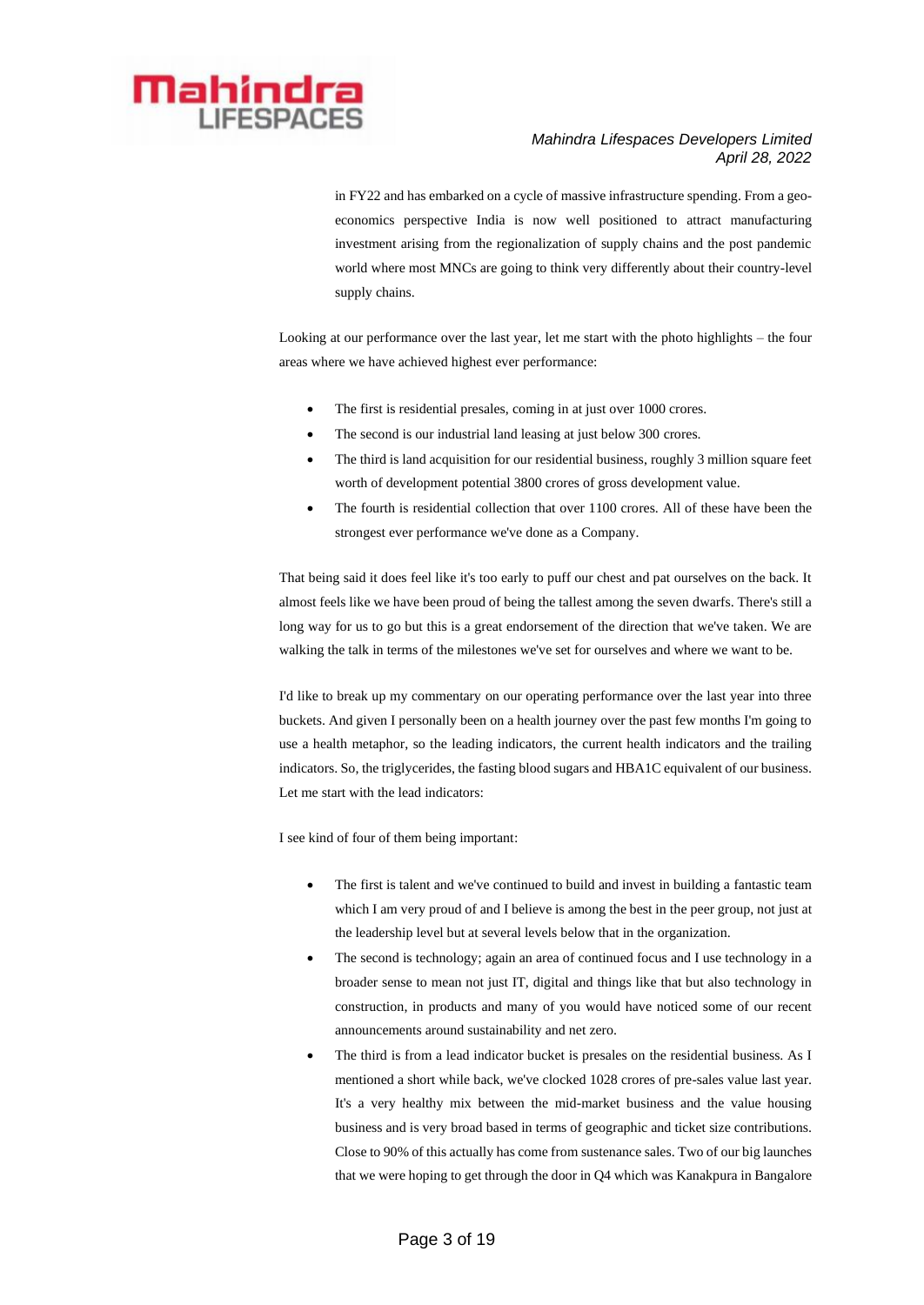

and Luminaire Tower B moved out into the current financial year and despite that having clocked more than 1000 crores of pre-sales is not just a psychological threshold that we've put our foot across but also a great endorsement of the capability and the commitment of the sales and marketing team.

Land acquisition is the fourth where again as I mentioned just over 3 million square feet of development potential 3800 crores of GDV we've followed that up just last week with another 1700 crores, so totally about 5500 crores acquired over the last 13 months which is again setting us up very well for the years to come.

In terms of current indicators, I'd pick three of them:

The first is residential collections clocking in at 1100 crores plus, that has led to a very strong operating cashflow of almost 600 crores which is again fantastic and gives us the resources to continue to build on our growth trajectory. The most important which is clearly been a highlight particularly over Q3 and Q4 is the industrial leasing coming in at just below 300 crores, 298 crores to be precise, a fantastic performance by Rajaram and his team to really hit the ground running there. The good thing about that business is, it's a long cycle sales business and therefore we have strong visibility into the current financial year as well. The last year a lot of the heavy lifting happened in Jaipur which was very good to see. This year we are seeing a strong pipeline already building up in Chennai as well in addition to Jaipur continuing to grow from strength to strength. Ahmedabad Origins in Ahmedabad continues to be in a wait and watch mode. We are looking for that right anchor client that can position their part correctly. It looks like that's going to take a couple of more quarters to manifest.

The last bucket was the trailing indicators which is our reported financials would fall into that bucket. That to my mind is still work in process and I expect the strength of the lead indicators and the current indicators to start trickling through and flowing through into the financials over the coming years. One of the things you would have noticed there and I'm sure you have questions on that is a reversal on impairment in Mahindra Homes at Luminaire. I will just offer you one view on that and Vimal will elaborate on the actual accounting and the financials behind that which is that the strong performance in Luminaire, the fact that we were able to not just sell out both Tower A and Tower C which are the two launched towers but also realize a higher price than we had originally envisaged has contributed to this reversal of impairment.

With that let me turn it over to Vimal and I will request him to take you through the highlights of our financial performance.

**Vimal Agarwal:** Thank you Arvind. Moving on to the performance for Quarter 4 FY22:

The consolidated income stood at Rs. 155 crores as against 33 crores in Q3 F22 and 58 crores in Q4 F21. The consolidated EBITDA including other income and share profits from JVs stood at negative 15 crores as against 20 crores in Q3 F22 and negative 30 crores in Q4 F21. The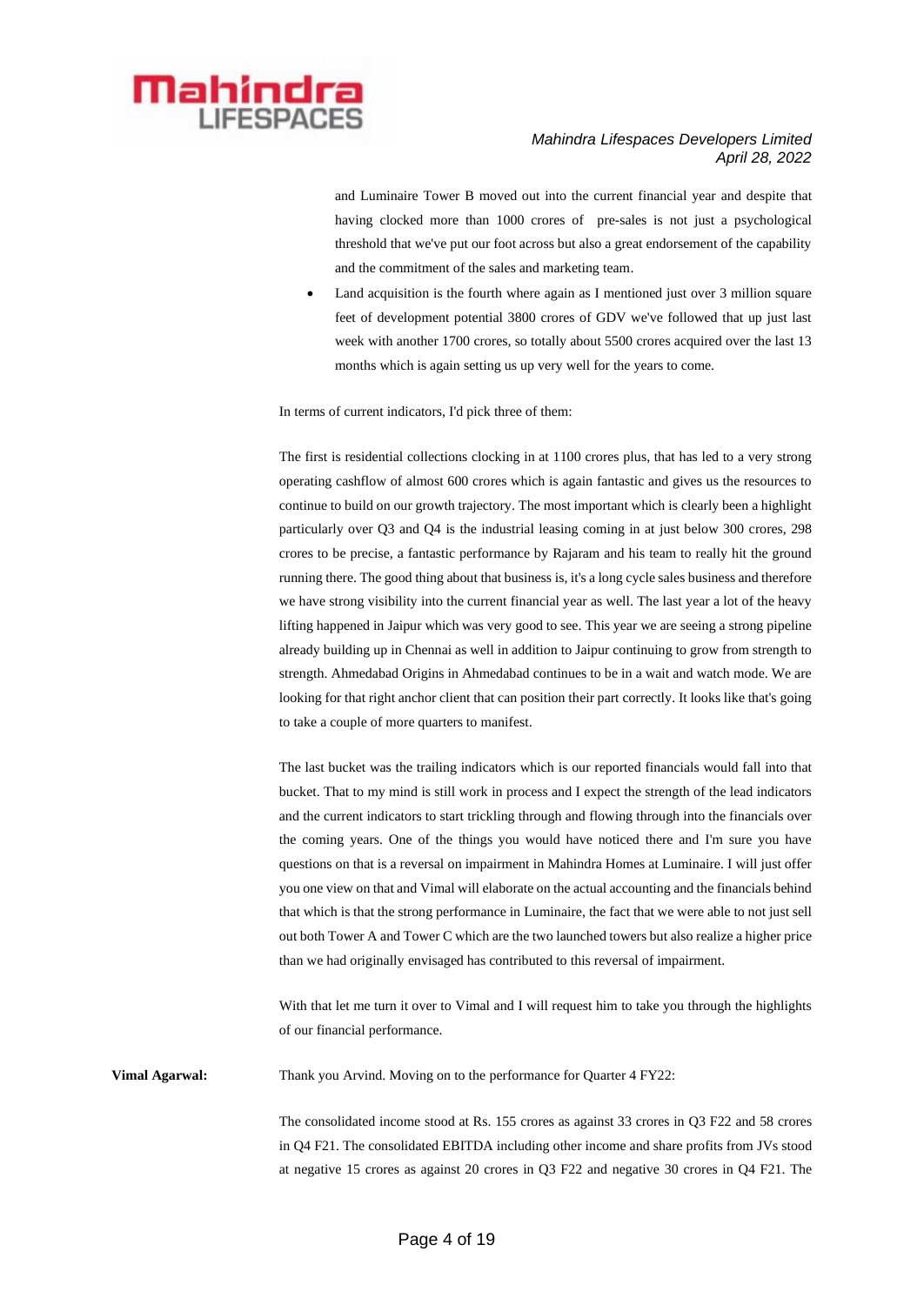

consolidated PAT after non-controlling interest stood at 137 crores as against 25 crores in Q3 F22 and a loss of 27 crores in Q4 F21.

Financial performance for full year '22 versus '21 is as follows:

The consolidated total income stood at 408 crores as against 188 crores in FY21. The consolidated EBITDA including other income in share of profit from JV stood at 15.5 crores as against a loss of 59.8 crores in FY21. The consolidated PAT after non-controlling interest stood at 154.5 crores as against a loss of 71.7 crores in FY21. Your Company has debt of 280 crores at consolidated level as per Ind-AS accounting while cash in hand and bank as on 31st March was around 225 crores. The cost of debt continues to be very competitive at about 6.5% at consolidated level and 5.7% at MLDL standalone level.

As Arvind mentioned during the year MHPL, specifically Luminaire project saw significant increase in sales with improvement in selling price, velocity, volumes and collections from the project. Also, we had done a buyback of equity shares there. Based on this the Company has evaluated the carrying value of its investment and on the basis of estimated net present value of forecasted cashflow expected to be generated from this entity we have reversed the impairment by about 97 crores in consolidated book. So, these were the key highlights. I'll request if we can open the lines for questions from participants, please. Thank you.

**Moderator:** Thank you. Ladies and gentlemen, we will now begin with the question-and-answer session. The first question is from the line of Adhidev Chattopadhyay from ICICI Securities.

- **Adhidev Chattopadhyay:** First question that I have is on this there's now lot of talk about input cost inflation considering whatever global events have been happening in last few months. Could you throw some light over last 12 months or last 3-4 months what has been the overall increase in construction cost and consulting the mix ready, under construction and new launches whichever is coming up, what would be the overall impact on the input cost and any price hikes you're taking to mitigate the impact? If you could give some overall picture.
- **Arvind Subramanian:** So overall as you rightly pointed out, there's been significant input cost inflation anywhere from 50% to 100% increase in some of the key commodities, steel, cement, aluminium, copper, plastics all have gone through the roof. More recently with oil prices also increasing, that has increased the logistics costs of bringing materials and etc. Overall, we have seen somewhere between a 12% to 15% increase in construction cost which is roughly a 300 to 450 basis points margin impact. The way we are seeking to mitigate that is through three broad buckets of work. One is value engineering and design efficiency. The second is around procurement and contracting techniques. So consolidated buying, long-term contracts, forward purchasing etc. of some of the key materials and the third is pricing. You specifically asked how we are doing on pricing; across the portfolio we've had a discipline of increasing prices quarter-on-quarter by anywhere from 1.5% to 2%. So that is the default increase across the portfolio. Any project that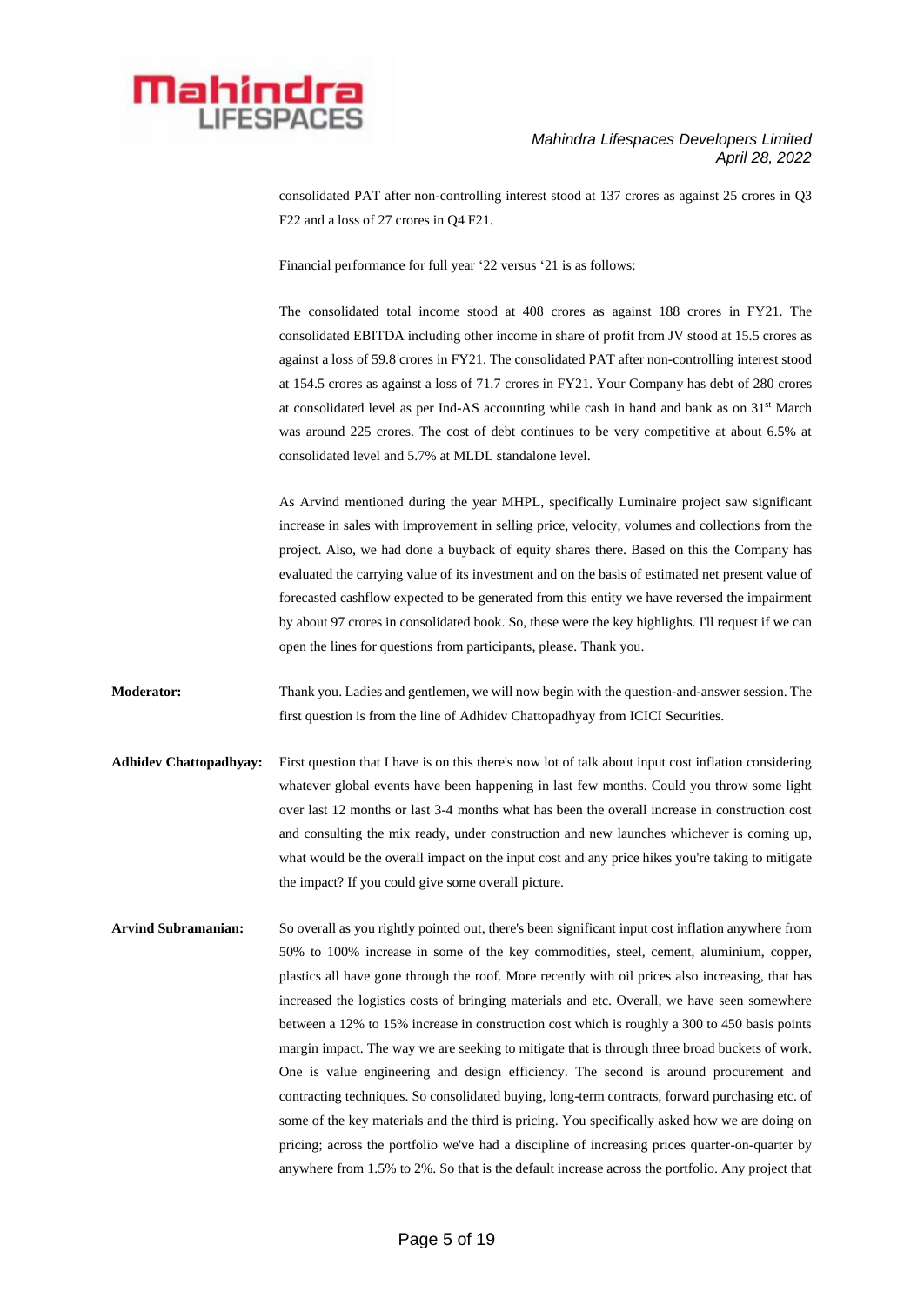

is not able to support that kind of increase has to justify why that increase can't happen as opposed to the other way around and as a result of that plus some other wherever we see demand strength we take price up faster. We've had a price increase ranging between 4% to 14% across the different projects over last year. We are in a good space from a pricing perspective.

- **Adhidev Chattopadhyay:** If we were to understand correctly whatever mitigation on either on the supply side and on the pricing, it should have a minimal impact on the margins, which maybe not more than 2%-3% or is it neutral?
- **Arvind Subramanian:** The way to think about this is, it varies by project and depending on how much is sold early. So, the irony of it is some of our best performing projects where a lot of inventory was sold at launch and are now facing cost inflation is where the margin hit will be the most because we have very little residual inventory left to absorb that cost increase. If you look at it from a portfolio perspective, I'm fairly confident that overall, we are able to mitigate this cost increase.
- **Adhidev Chattopadhyay:** Next question is on whatever land deals we have done in the past, 1300 crores in FY22 and obviously the new one which has announced in Pune, if you could elaborate what are the payment terms? For example, for Pune is it again an outright you are paying all of it upfront or all the staggered payments.
- **Arvind Subramanian:** The most recent transaction in Pune is an upfront acquisition. So, it's fully acquired and then we are responsible for everything you're on from approvals etc.
- **Adhidev Chattopadhyay:** So, we would have utilized the cash on books as on March or some debt to make the payment, right?
- Arvind Subramanian: Yes, that's right because a large part, a reasonable part of the cash on books as of 31<sup>st</sup> March is being used to acquire that land.

**Moderator:** The next question is from the line of from Parikshit Kandpal from HDFC Securities.

**Parikshit Kandpal:** If I go back little bit in the history, so we had given guidance of 20 to 25 billion of new GDV additions, earlier we used to smaller projects 500-600 crores. Now the size has gone up, we're doing upwards of 2000-1000. My question is the guidance was based that the 2500 guidance was based on premise of adding 20 billion to 25 billion of new GDV addition. Now we have two things happening. One that the sizes have gone up, so we will get faster approvals and we can bring these projects to market faster because earlier we had multiple projects, now we'll have 2- 3 large projects. Second thing is that there has been outperformance and new addition from 20 to 25 billion almost now we are adding close to 4000 crores. Today also in the morning on CNBC you said that we may see a repeat performance in FY23. My question is why are we still maintaining that guidance of reaching 2500 crores of sales? On these two counts we are seriously outperforming. That's my first question.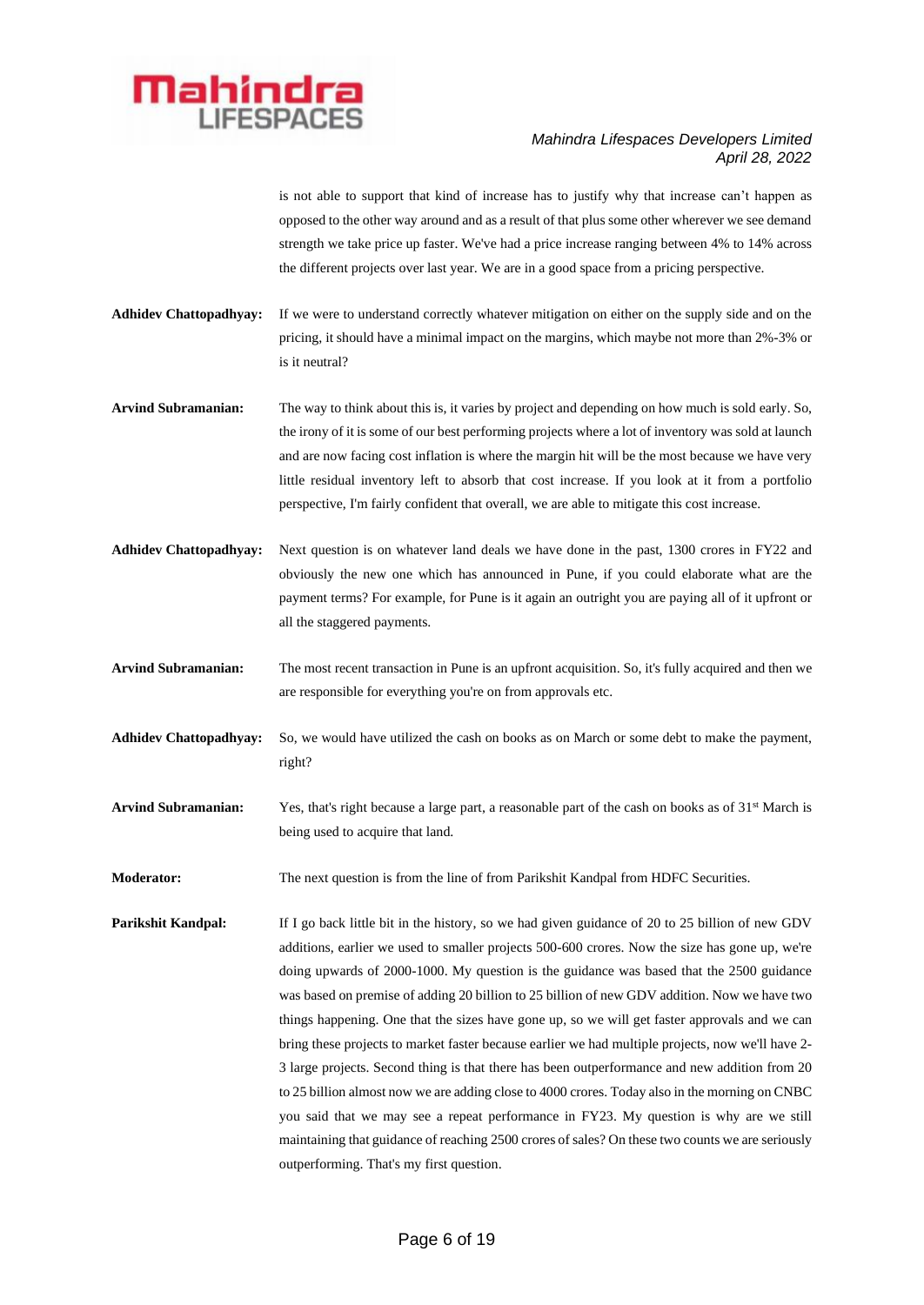

- **Arvind Subramanian:** Yes, as I said these are two lead indicators that set us up well for the journey going forward but those do need to translate into the current book of business in terms of approvals and launches and then completions. Therefore, I would wait for one or two more quarters to see whether it warrants either an acceleration or an uptake in our guidance for FY25. Let these come to market. I'm happy with where we are on these two parameters in particular and God willing we should meet and exceed our targets that we set.
- **Parikshit Kandpal:** The second question was in the last call, 3Q call we have said that pretty much we have delivered on this close to about 1700 crores, 2000 crores which you have said which should happen by March or April, it happened in April now. You said another 80000 crores of prospect pipeline we are engaging with partners and 25% probability of that happening by September. So, are you on track? Has that 8000 now gone up, after this outperformance are we slowing down on looking at these, so if you can give some color on how the business development in the land side will pan out for next year FY23?
- **Arvind Subramanian:** Parikshit you are cruel, out of the 8000 we have converted 4000 already but you're still greedy for more but look we do have a pipeline. We are back filling that as we converted this roughly 4100-4200. The balance 3800 have grown to about 4500 and continues to grow as we speak. We are seeing very good traction from an inquiry perspective. In particular I talk about two areas where we are looking to build out more rapidly. One is society redevelopment in Mumbai, we are seeing a strong interest and particularly with a brand like Mahindra, many societies feel comforted that they won't be left in the lurch and chasing us once they sign consent with us. Society redevelopment is an area that I'm quite excited about. The second is stressed assets where again we are starting to build the networks into the ARCs and financial institutions who have a bad loan portfolio to start sourcing deals in the stressed portfolio. The third area which I do want to talk about, we had taken a conscious call 2 years back to double down on Mumbai and Pune for the foreseeable 2 or 3 years so that we can go deeper. We've now decided over the next 3 to 4 quarters to also reopen Bangalore. It's not that we ever exited Bangalore and I'd always indicated that Bangalore would be the third market. We feel given the pipeline we've seen and the traction we're seeing on land acquisition that now would be the right time to reopen Bangalore as well. I do expect towards the end of this financial year and going into next year we will start looking at converting some deals in Bangalore as well.
- **Parikshit Kandpal:** Last question will be on, so you did talk about adding talent at all levels. My question was more on the construction side and the choice of vendors. Now we have a portfolio which is the mix is moving towards high realization or better realization from traditionally we're doing affordable housing which is more exposed or sensitive to raw material inflation. We're doing more something like in Kandivali which has been upwards of 13000-14000 realization. I just wanted to understand between the portfolios which has become little more premium. Whether you continue to still believe that affordable will be the way forward given the volatility in raw material prices? Second thing would be, will the vendors be much different to how you worked over the last couple of years since you took over the leadership of the Company in terms of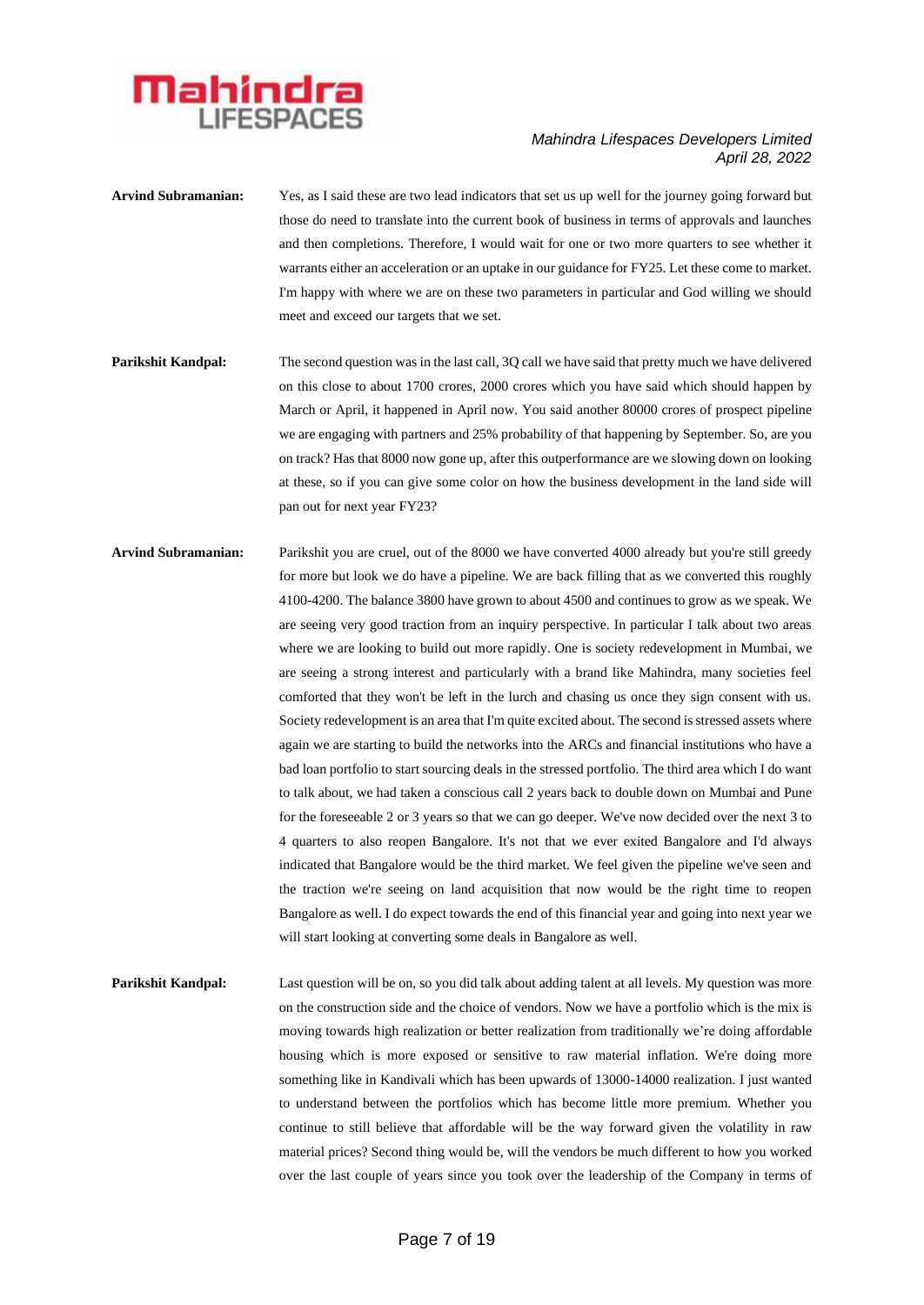

supply chain, vendor, upping up the quality of construction vendors, so if we can just touch upon those softer issues?

**Arvind Subramanian:** So, in fact you rightly linked it to the talent and the supply chain issue because we recently brought on board a new leader for our contracting and procurement function under Sudarshan, our Chief Project Officer and his mandate very clearly is to build more strategic relationships with key supply chain partners. I see the strategic relationships being struck with more the Tier B+ kind of contractors rather than the very large EPCs. The very large EPCs have their book of business filled with lot of the infrastructure work that is happening in the country. I think we are better served working with the B+ contractors where we can together invest in their capabilities, build more long-term partnerships which are multi project kind of relationships. And that's the direction we are taking. It is still early days. This is an area of very active work for us over the next four to six quarters.

**Parikshit Kandpal:** On this 38 billion which we did last GDV addition. Today you in morning said that you are looking to repeat that performance in FY23. So, are we geared up to deliver that kind of number or we'll scale down to again that 2000 crores number which we have guided earlier?

**Arvind Subramanian:** Look I would like to maintain the momentum. There's no sense in scaling down and we're definitely not going to deliberately scale down. That being said I don't want us to be and I've said this before to be doing this with a gun held to our heads saying come what may I need to because we've done 3800 last year, it has to be 3800 plus some delta this year. It has to be the right deal. They have to fit our underwriting criteria, parameters in the right location ready to market. That's more important. Given the pipeline we see I believe it should be accurate about last year's number this year as well.

**Parikshit Kandpal:** Last thing for Vimal, this year how much of outgo will happen on the pending land payments? What is the total pending land payments and how much of that will happen in FY23?

**Vimal Agarwal:** As of now we are looking at about 300 to 400 crores of outflow, really depends on our one large transaction of Kandivali. There are few steps which are left before we really consummate the transaction.

**Parikshit Kandpal:** That's the pending amount and nothing else beyond that, for the current portfolio?

**Vimal Agarwal:** The amount which I mentioned is combination of three or four transactions which are at different stages.

**Parikshit Kandpal:** No, I'm talking about the ones that have been announced and not the ones which may get announced and the Pune one and the Kandivali ones, these two are the ones where we have to make payments? So you said the Pune is already large part of that has been taken care in March.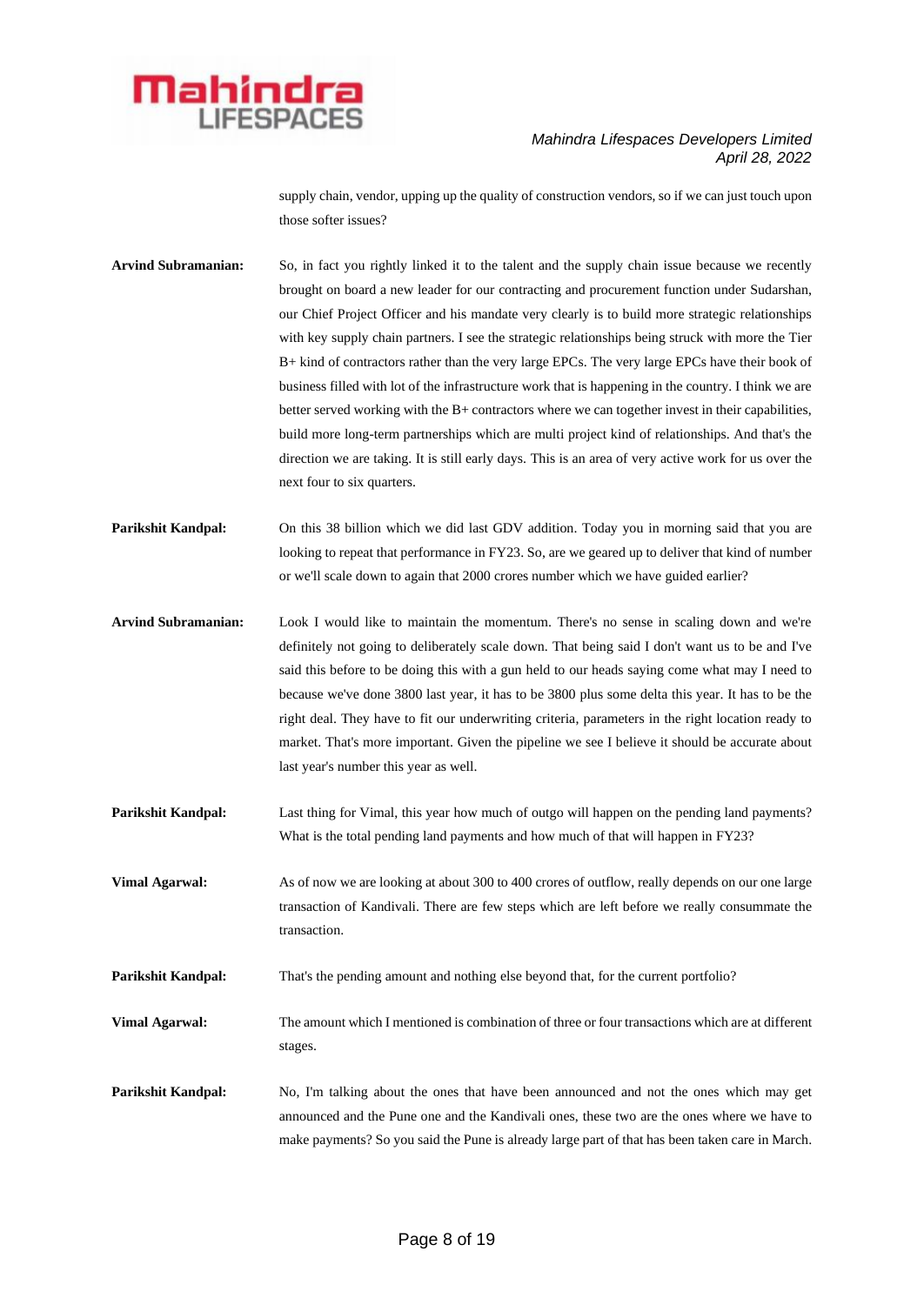

| <b>Vimal Agarwal:</b>      | Pune is completely done, Kandivali we will have about 150 crores of payout, most probably<br>which will come this year.                                                                                                                                                                                                                                                                                                                                                                                 |
|----------------------------|---------------------------------------------------------------------------------------------------------------------------------------------------------------------------------------------------------------------------------------------------------------------------------------------------------------------------------------------------------------------------------------------------------------------------------------------------------------------------------------------------------|
| Parikshit Kandpal:         | Its pending or like overall?                                                                                                                                                                                                                                                                                                                                                                                                                                                                            |
| <b>Vimal Agarwal:</b>      | This is the initial one which will go.                                                                                                                                                                                                                                                                                                                                                                                                                                                                  |
| Parikshit Kandpal:         | But the overall 300 to 400 will happen this year including some more deals which may happen<br>during this year, right?                                                                                                                                                                                                                                                                                                                                                                                 |
| <b>Vimal Agarwal:</b>      | That's right.                                                                                                                                                                                                                                                                                                                                                                                                                                                                                           |
| <b>Moderator:</b>          | The next question is from the line of Manish Agarwal from JM Financial.                                                                                                                                                                                                                                                                                                                                                                                                                                 |
| <b>Manish Agarwal:</b>     | My question will be pertaining to the Kalyan launch which we have done, so how do you view<br>this? We have done 56 crores quarter sale, so is it good, bad, is the momentum expected to<br>accelerate going forward? That would be my first question.                                                                                                                                                                                                                                                  |
| <b>Arvind Subramanian:</b> | So, look candidly it's not great. I would have liked to see more. That being said it is roughly four<br>weeks of performance in the last financial year. There is a runway into all of this year. The<br>feedback we have from customers is they really liked the product. It's a very strong endorsement<br>of the product. I believe it will build up over this year. It is not a project that has shot through<br>the roof at launch but that's fine. We will have a mix of those kinds of projects. |
| <b>Manish Agarwal:</b>     | Any traction which we see in the Kanakpura launch?                                                                                                                                                                                                                                                                                                                                                                                                                                                      |
| <b>Arvind Subramanian:</b> | Kanakpura launch early response has been fantastic. We are still in the pre-booking phase. We<br>will start bookings from this weekend. The enquiries and initial kind of book building on that<br>has been fantastic. Exceeded my expectations.                                                                                                                                                                                                                                                        |
| <b>Manish Agarwal:</b>     | For FY23 the projects which we have already acquired all of them are likely to be launched<br>along with Ghodbunder road?                                                                                                                                                                                                                                                                                                                                                                               |
| <b>Arvind Subramanian:</b> | Ghodbunder could go into first of next year, first half of next financial year. Pimpri, Pune, both<br>the Pimpri land parcels as well as Kandivali we are trying to bring into market this year.                                                                                                                                                                                                                                                                                                        |
| <b>Manish Agarwal:</b>     | And Dahisar also?                                                                                                                                                                                                                                                                                                                                                                                                                                                                                       |
| <b>Arvind Subramanian:</b> | And Dahisar.                                                                                                                                                                                                                                                                                                                                                                                                                                                                                            |
| <b>Manish Agarwal:</b>     | Lastly on the debt front. So, in the presentation it's written cash position of 145 crores in the<br>residential business with the net debt. So, this includes Pune, Pimpri transaction which was done<br>recently or that will be additional?                                                                                                                                                                                                                                                          |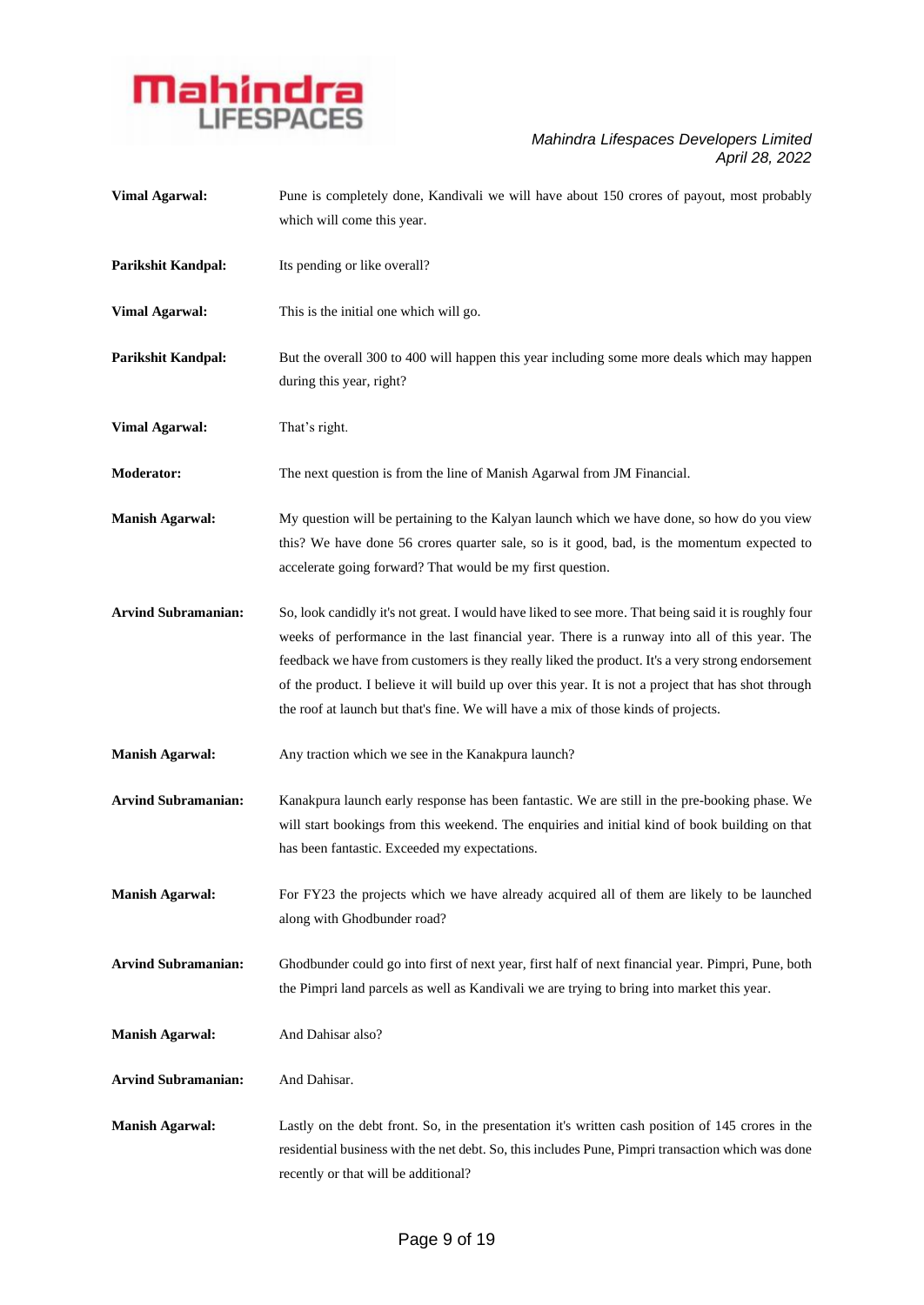

| <b>Arvind Subramanian:</b> | Sorry I didn't understand your question, Manish.                                                                                                                                                                                                                                                                                                                                                                                                                                                                                                                                                                                                                                                    |
|----------------------------|-----------------------------------------------------------------------------------------------------------------------------------------------------------------------------------------------------------------------------------------------------------------------------------------------------------------------------------------------------------------------------------------------------------------------------------------------------------------------------------------------------------------------------------------------------------------------------------------------------------------------------------------------------------------------------------------------------|
| <b>Manish Agarwal:</b>     | In the presentation the net debt for residential business is given as minus 145 crores.                                                                                                                                                                                                                                                                                                                                                                                                                                                                                                                                                                                                             |
| <b>Vimal Agarwal:</b>      | This is as on 31 <sup>st</sup> March and it does not include the payout which we did for Pimpri transaction.                                                                                                                                                                                                                                                                                                                                                                                                                                                                                                                                                                                        |
| <b>Manish Agarwal:</b>     | So Pimpri will come and land payments for Dahisar and Kandivali will also come through?                                                                                                                                                                                                                                                                                                                                                                                                                                                                                                                                                                                                             |
| <b>Vimal Agarwal:</b>      | Pimpri is already done in April and for others yes, you're right it will come.                                                                                                                                                                                                                                                                                                                                                                                                                                                                                                                                                                                                                      |
| <b>Arvind Subramanian:</b> | Dahisar is not ours, it's a joint development agreement so                                                                                                                                                                                                                                                                                                                                                                                                                                                                                                                                                                                                                                          |
| <b>Manish Agarwal:</b>     | Okay, understood.                                                                                                                                                                                                                                                                                                                                                                                                                                                                                                                                                                                                                                                                                   |
| <b>Moderator:</b>          | The next question is from the line of Amit Dalal from Tata Investment Corporation Limited.                                                                                                                                                                                                                                                                                                                                                                                                                                                                                                                                                                                                          |
| <b>Amit Dalal:</b>         | Going forward you obviously have larger plans than you were even envisaging in the last 2<br>years. Will you have any capital requirements in terms of equity or will you be able to gear it<br>little more and perhaps that should be enough?                                                                                                                                                                                                                                                                                                                                                                                                                                                      |
| <b>Arvind Subramanian:</b> | I think in the near term we will build up a little bit of debt. We have a very low net debt position<br>and I think it makes sense given the low cost of borrowing that we have to leverage in the right<br>way but we don't expect. We will always be prudent with the debt and not leverage to the hilt.<br>This year I don't think we need a capital raise, depending on the momentum we see towards land<br>acquisition this year and going into next year we will take the right calls whether further equity<br>infusion is warranted.                                                                                                                                                        |
| <b>Moderator:</b>          | The next question is from the line of Himanshu Upadhyay from O3 Capital.                                                                                                                                                                                                                                                                                                                                                                                                                                                                                                                                                                                                                            |
| Himanshu Upadhyay:         | It seems things are moving in the right direction but a lot still needs to be done. My one question<br>was on the residential side we have always stated that at the project level we want to have a 20%<br>margin. But when we look our slide, it says that we had 10% to 11% on 600 crores of revenue<br>what we have done on the residential side segmental. This slide 30 and from here on the launches<br>and projects on hand can we expect the gross margin to improve upwards to at least 20% or you<br>think gross margin will remain around this level only? In your sales expense at the project level<br>is it included into the cost of sales or it is in the other operating expense? |
| <b>Arvind Subramanian:</b> | I'll give you a kind of one response and I will ask Vimal to elaborate on that. So, one, I do expect<br>margins in the mid-teens and project IRRs in the low 20s as I have said in the past. The challenge<br>with looking at these financials in a growth phase of the business is, there is a mismatch between<br>when the costs flow through and when the particularly period costs, when the period costs flow<br>through to the P&L and when the revenue recognition of the project happens. So, you're right if<br>you look at last year's financials, it does look like a 10% margin. But as I said there's a timing                                                                         |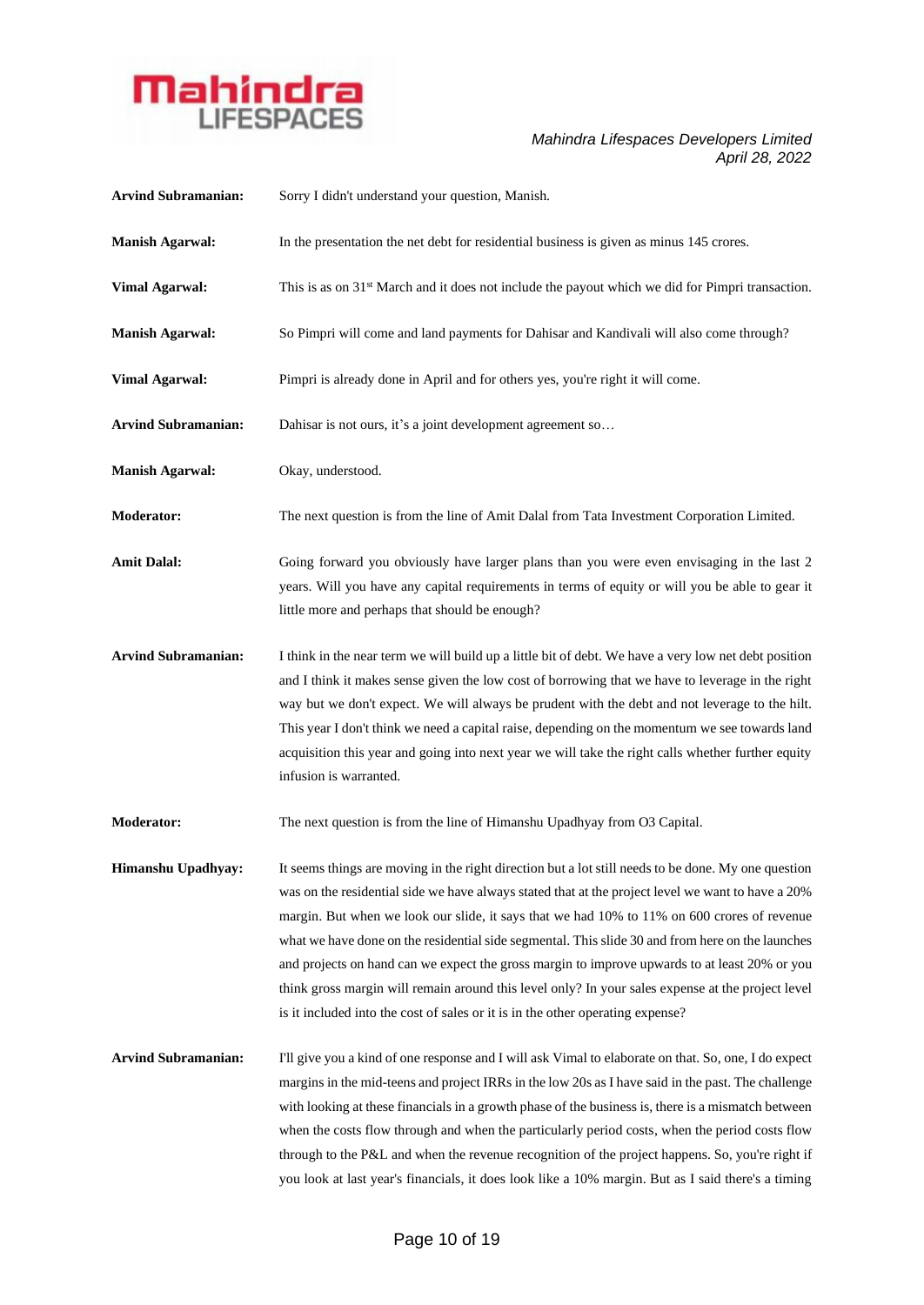

mismatch between some of the costs get booked and when the corresponding revenue gets booked, Vimal you want to elaborate further?

**Vimal Agarwal:** As Arvind said, there are couple of specific points which I want to highlight here. For example, if you look at Luminaire project which we talked about earlier on the call, there are two things. One is so the number of 657 crores you're seeing on in the investor presentation actually is a straight submission and to Luminaire because in March '20 we had moved to a straight to net realizable value accounting. So, the upside or the gain on performance for that project is actually reflecting in that 97 crores number of exceptional gain. That's basically is about 40% of 657 is coming from Luminaire, the performance is reflecting in the exceptional gain there. That said, the other two points which Arvind actually highlighted is the marketing expense for example sales on resi side this time is upwards of 1000 crores and all of that marketing expense is right now getting improved and reflecting in these numbers. In addition to that MHPL Luminaire again was actually an area share agreement and therefore all the sales expenses of that, because this year we focused on selling partner share completely and therefore whatever is left over will be almost 95% of the leftover is ours. We are focused on liquidating partners inventory which is Ireo in this case and therefore the brokerage expenses have got also booked into these numbers which are upwards of 10-11-12 crores. So, these are few of the examples but coming back to the larger point which…

**Himanshu Upadhyay:** The sales expenditure, is it booked in cost of sales or it is in other operating expenses?

**Vimal Agarwal:** It would be in other expenses. The cost of sales for which the revenue is getting reported is part of cost of sales, for example our normal brokerage is there but marketing expense will be in other expenses.

**Himanshu Upadhyay:** So, Luminaire, what sales your think, you did and whatever you get to see is included in cost of sales urging to broker margin or broker commissions and cost of sales?

**Vimal Agarwal:** Yes, that's right Himanshu. Absolutely right.

**Himanshu Upadhyay:** Even if we look at this margin or what we have said its mid-teens type of margin. So, breakeven level for the companies, at least 1500 crores type of because my other operating expense will also increase an inflation?

**Vimal Agarwal:** It will always, yes, that's right. See, two ways to look at it. It will always be dependent on how your other projects are performing and therefore what kind of realization, for example, Kanakpura, as I Arvind mentioned pre-launch response has been extremely good and it's reaching our guardrails. The second point which is also there is this IC business; what you're seeing here is like a completely scenario where IC business overheads are not reflecting there at all because all the costs there what you see it as a resi, is actually resi plus corporate office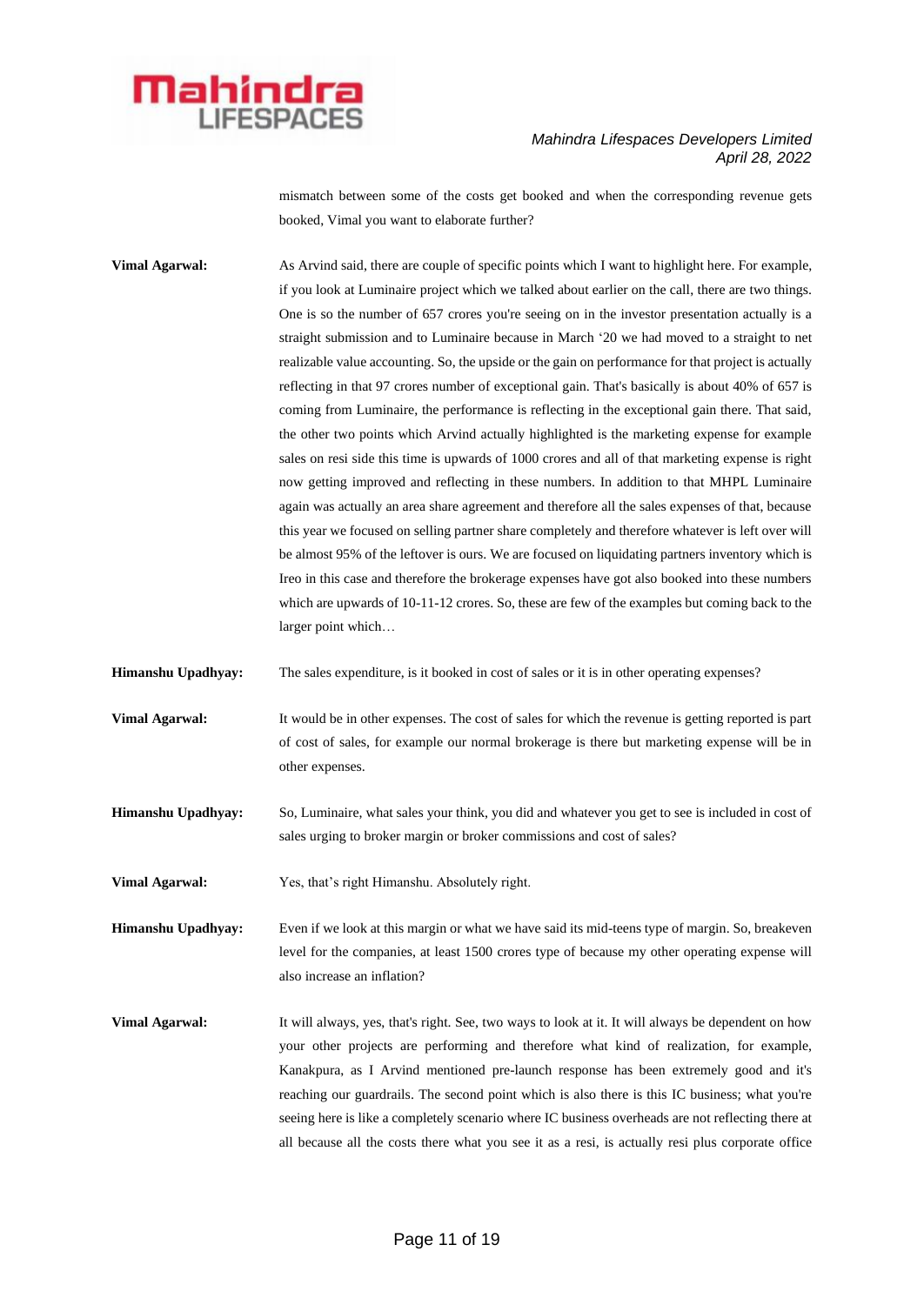

expenses and to that extent, part of it will always be a problem in terms of allocation between resi and IC that also is there.

- **Himanshu Upadhyay:** In terms of Happinest, the standalone numbers of Happinest when we see, they were into the losses only but with now that business model maturing, has that model started breakeven EBITDA so let's say in the last four quarters also, are we on the breakeven level, at least in one or two quarters or that continues to be the wait has been?
- **Vimal Agarwal:** We are at breakeven level and as Arvind mentioned this is really the project level economics, which will be at play. For example, our Palghar 1 where we completed all our phases in Palghar 1, we are fairly positive there. Similarly, Kalyan 1 is doing wonderfully well and we don't see any challenge versus the project or say underwriting case. So, no issue and you are right that it's maturing well. We do expect the value home segment or the Happinest segment to do very well for us.
- **Himanshu Upadhyay:** In last 3 years, the collections have been much ahead of sales value. But with new launches increasing, can we expect the sales would start increasing ahead of collections and even my cost will be more so let's say construction cost and the sales expenditure will be much ahead of collections and so the cash flows, maybe peaking on operating level?

**Vimal Agarwal:** You want my cash flow to be negative, whatever I do that's the objective.

**Himanshu Upadhyay:** I am not wanting but I'm trying to understand because if for 3 years, the collections have been better but have we seen the peak of that from operating level or you think how it will be just to understand now?

**Vimal Agarwal:** Fundamentally combination of three things which are at play here. One is more internal and fairly close to us is the overall technology leverage, bringing visibility and transparency, ensuring that we are not for example, with the right intent, not waving of interest and therefore driving the collection. If you want to look at the collection aging, its possibly one of the best aging which you will see across the industry, across companies and all of that, that's one. Second is that usually, because there is significant focus which Arvind has brought in on the overall project launch and the payment plans and on IRR, usually the demands are fairly front loaded to ensure that the cash for a project which is doing decent and not great, return positive in fairly the first two or three quarters itself; that's second. Third really is the overall aspiration which we have to reach our FY25 goals. If that aspiration progresses well, I'm sure there will be land acquisition related expense and outflow which will happen and therefore it links back to the other response which Arvind gave in terms of raising funds in this year and in subsequent years.

Arvind Subramanian: But look at a broader trend, one has to see sales and collections moving in tandem. There cannot be a significant gap in those overtime. Right now, we're playing a bit of a catch-up and therefore you're seeing collections ahead of sales. But as we grow the business, the two will move largely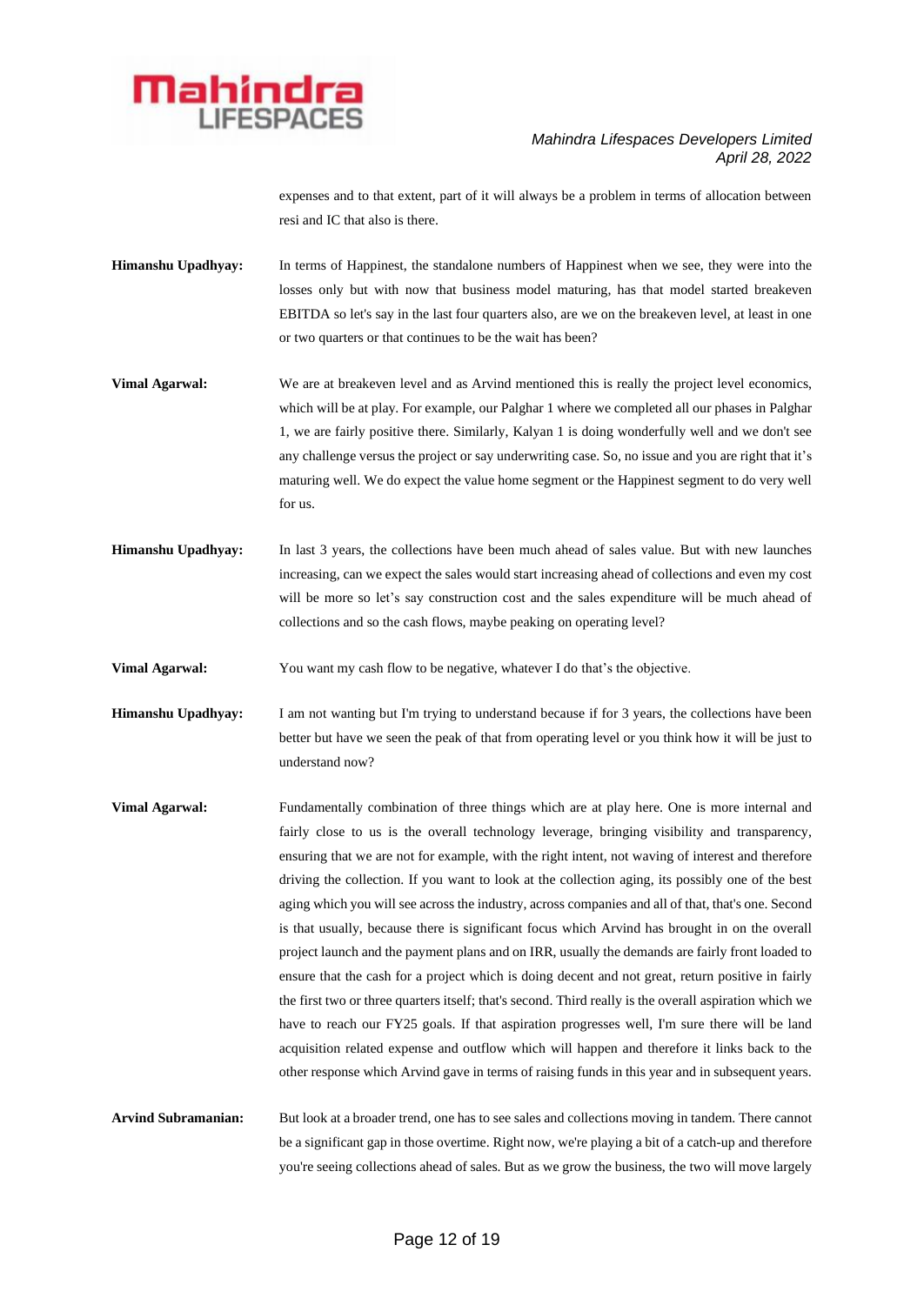

in tandem. The second thing that I would want you to look at kind of side by side is the three numbers of areas. Area launched, area sold and area delivered. Again, in a growth stage of the business, those three numbers would be slightly different, but in a mature business, those three numbers will start moving in tandem. If you look at last year, for example, we had roughly 1.3 million plus or minus in each of these three buckets, 1.3 million square feet launched, 1.3 million square feet sold and 1.3 million square feet delivered.

- **Himanshu Upadhyay:** This Palghar project, in one of the earlier calls, we had stated that we want to have at least 60% sales in the means Happinest type of project at the time of launch that helps in the profitability and because the margins are low so cash positive it starts breakeven. But if a project like this happens means sorry the Kalyan 2, not Palghar, Kalyan 2. What are the levers to improve from here on and what are we doing to improve the cash flow and again, better sales now or in the next two or three quarters? Some thoughts of that will be helpful to understand the Happinest type of project?
- **Arvind Subramanian:** I think firstly it is about being very clear and kind of not defensive about understanding how each launch has performed. In Kalyan 2, we've gone very deep into understanding what has worked, what has not worked. And when I say that there's been strong endorsement of the product, it is not just my belief, it is backed by a significant amount of post-launch consumer research, not just pre-launch consumer research. Now with a strong product in a good market where we've done well, I am very confident we will catch up on our business plan. In fact, we are already tracking do the underwriting business plan. We are not behind our underwriting case. It's been only, 4 weeks as I said of performance that is reflected in the numbers shared with you. So, watch this space. I mean, I don't think it is as alarming a situation as you seem to fear.

**Moderator:** The next question is from the line of Punit from HSBC.

- **Punit:** My first question is with respect to your marketing expense. How should one think about your marketing expense going ahead? Is it broadly a sum or do you think of it as a percentage of sales and what should that number be?
- **Vimal Agarwal:** One should actually look at the total project lifecycle and therefore like any other product and FMCG or any other industry, you will see a significant investment getting into at the time of launch.
- **Punit:** So, what should that be as a percentage of sales for that, statistically?
- **Vimal Agarwal:** It will vary in the range of 2.5%-3.5% over the life cycle of the project, is what I will say.
- **Punit:** Other than salaries and all, would there be any other overheads that one needs to consider?
- **Vimal Agarwal:** As in?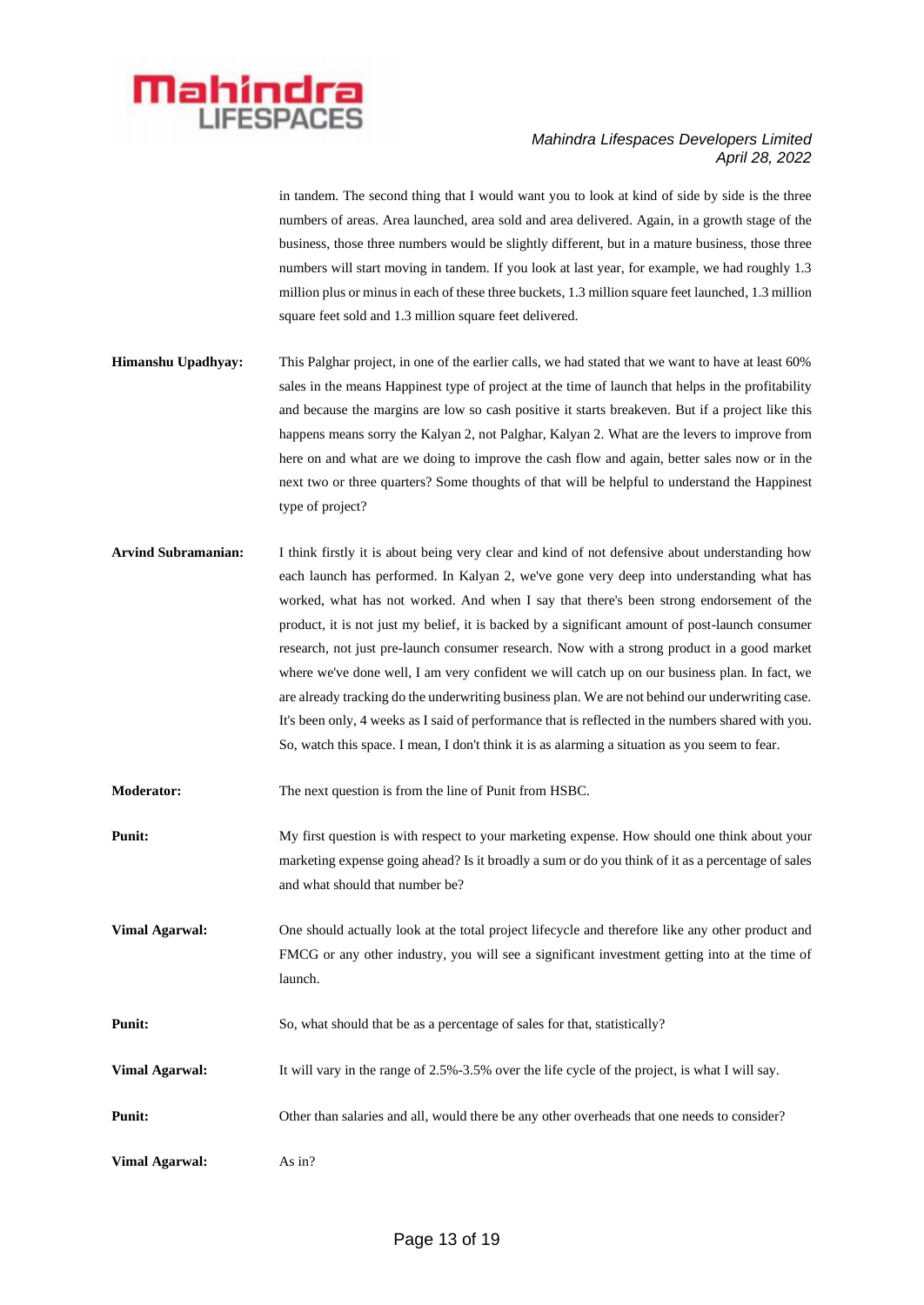

| <b>Punit:</b>              | In terms of overheads there will be, obviously corporate overheads and employee salaries?                  |
|----------------------------|------------------------------------------------------------------------------------------------------------|
|                            | Anything else that does not get accounted in your cost of material?                                        |
| <b>Vimal Agarwal:</b>      | We account for everything which can be directly correlated with that project or a launch. We               |
|                            | don't leave anything unallocated or anything which should be allocated is not left behind.                 |
| <b>Punit:</b>              | My second question is, can you give some color on what you are seeing on the land acquisition              |
|                            | side and your JV-JDAs and society redevelopment? Everybody's seems to be talking about these               |
|                            | things. Are you seeing any increase in competitive intensity there or it is just a reasonable size?        |
| <b>Arvind Subramanian:</b> | We are seeing a lot more activity from competitors and just like we are wanting to grow, all our           |
|                            | competitors are wanting to grow as well so it's not surprising. That being said, we are also equally       |
|                            | seeing a clear preference among landowners and I have talked about society redevelopment in                |
|                            | both these categories. We are seeing a preference to do business with the larger developers where          |
|                            | financial closure or transaction is not a risk, right. So, one of the challenges that happened in the      |
|                            | past with land acquisitions, or land sales, if I were to look at it from a seller's perspective, is term   |
|                            | sheets get signed, but then there's a protracted period when the buyer is still not achieved               |
|                            | financial closure and therefore the landowners kept hanging. I think there's a clear sentiment             |
|                            | being expressed that working with developers like us, there is confidence that once we sign a              |
|                            |                                                                                                            |
|                            | term sheet, we will be able to close the financials very quickly.                                          |
| <b>Punit:</b>              | And versus a year back, or maybe 2 years back, are you seeing an implicit demand for a higher              |
|                            | land price or higher share of profit from the land owner partners?                                         |
| <b>Arvind Subramanian:</b> | Look, unfortunately with newspaper headlines screaming out that there is a up cycle in real                |
|                            | estate, and there's a boom, etc., landowners also read the same newspapers that we read and their          |
|                            | expectations do go up. So, yes, there is a heightened expectation but that's part of our business          |
|                            | and we are sticking to our guns in terms of the kind of returns and underwriting parameters that           |
|                            | we have.                                                                                                   |
| <b>Punit:</b>              | Versus for example there is 3800 crores of GDV deals that you culminated last year, the year               |
|                            | before that the implicit share of profit would still be largely the same?                                  |
| <b>Arvind Subramanian:</b> | Implicit share of?                                                                                         |
| Punit:                     | Share of profit that you will get from those deals itself remain unchanged, some of which is?              |
| <b>Arvind Subramanian:</b> | The underwriting parameters as I said remain intact. We've not dropped those thresholds at all.            |
| Punit:                     | In your underwriting parameters are you building in higher realizations than what you were a<br>year back? |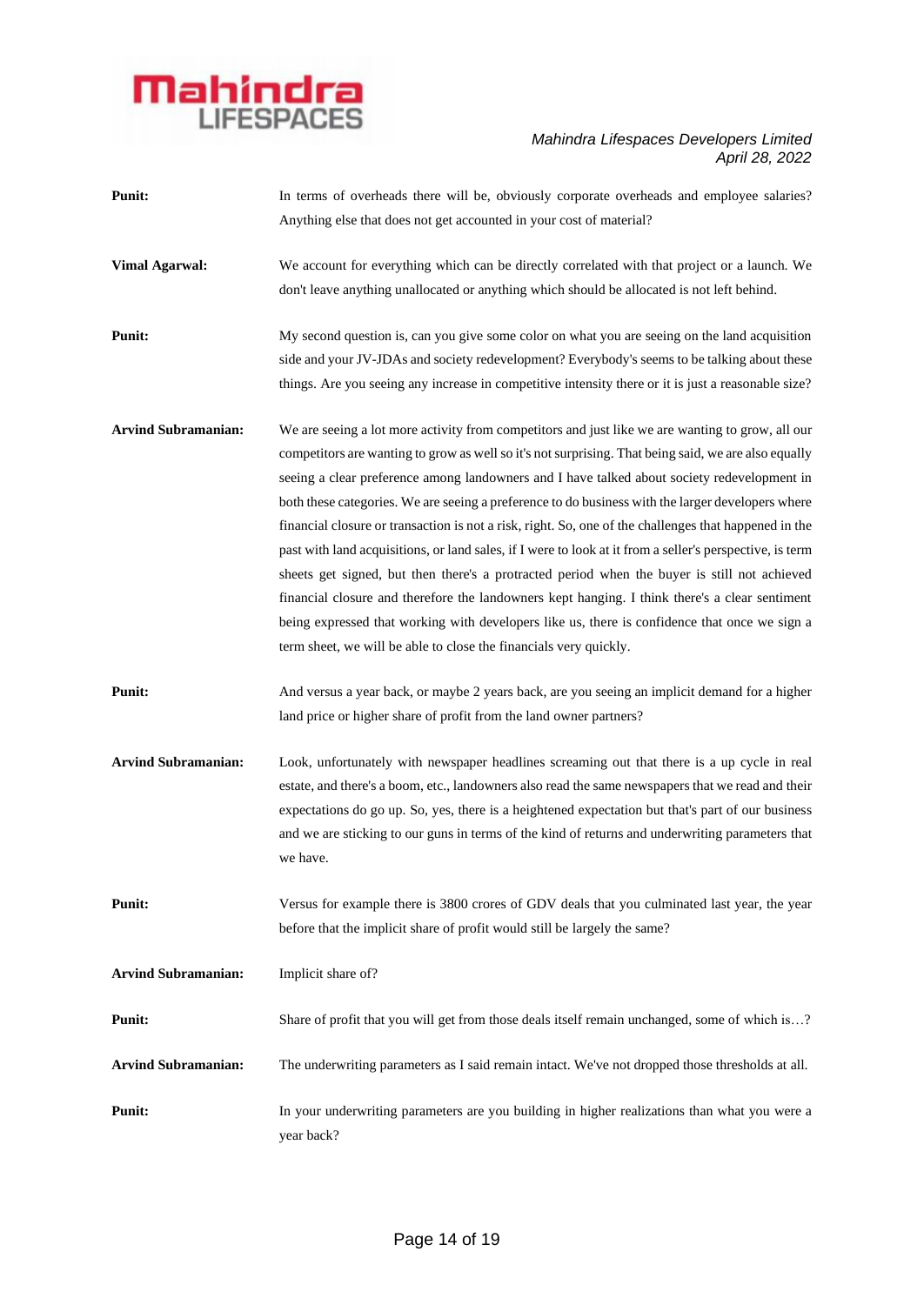

| <b>Arvind Subramanian:</b> | We are building an both higher costs and higher realization because cost to construction has also<br>gone up.                                                                                                                                                                                                                                                                                                                                                                                                                                                           |
|----------------------------|-------------------------------------------------------------------------------------------------------------------------------------------------------------------------------------------------------------------------------------------------------------------------------------------------------------------------------------------------------------------------------------------------------------------------------------------------------------------------------------------------------------------------------------------------------------------------|
| <b>Moderator:</b>          | We'll move on to the next question that is on the line of Pritesh Sheth from Motilal Oswal.                                                                                                                                                                                                                                                                                                                                                                                                                                                                             |
| <b>Pritesh Sheth:</b>      | Traditionally we have been, we were doing smaller size projects with multiple phases of small,<br>broken on into small phases. Now, the scale of projects has increased to 1-1.5, even to an extent<br>2 million square feet. So now will the phase launches that we do, would be much higher in size<br>to execute those projects quickly than what we used to do it earlier?                                                                                                                                                                                          |
| <b>Arvind Subramanian:</b> | Hard to give a general rule on that. It's very tactical. It depends on the competitive nature of that<br>particular micro market. In certain situations, we want to make a quick entry with a small phase<br>so that we plant our flag and announce our presence in that micro market. In certain cases, we<br>want to bring a substantial amount of inventory together because we believe that's what is right<br>for that particular situation; it's about demand and supply and constantly monitoring both. There<br>is no general rule that we will follow on that. |
| <b>Pritesh Sheth:</b>      | But overall, when we are entering the project size of 1-1.5 million square feet, what is the<br>timeline that we are looking at to exit those projects 5-years, 6-years, probably what's the internal<br>timeline that we set out?                                                                                                                                                                                                                                                                                                                                      |
| <b>Arvind Subramanian:</b> | We will still try and complete those within 5 years. That's very important for the economics<br>because as you know the longer the project stretch, the IRR drags and with it, particularly in an<br>inflationary cost environment, you're subject to more cost risk as well.                                                                                                                                                                                                                                                                                           |
| <b>Pritesh Sheth:</b>      | And second question is on your breakthrough transaction at the Kandivali parent land. We have<br>acquired the first phase of the 9 acres and the potential, we know that obviously it's higher than<br>that. From here on I mean, would the second transaction that we might do would at least have a<br>gap of like 3-4 years till the time we generate cashflow, enough cash flows to pay out the<br>successive land costs that we might have to incur for acquiring the next phase or how are we<br>thinking about it?                                               |
| <b>Arvind Subramanian:</b> | Honestly, too premature, because there's a line of sight into the next phase is still being<br>developed, but yes, it's not eminent, it's going to take little bit of time.                                                                                                                                                                                                                                                                                                                                                                                             |
| <b>Moderator:</b>          | We'll move on to the next question that is from the line of V. P. Rajesh from Banyan Capital.                                                                                                                                                                                                                                                                                                                                                                                                                                                                           |
| V. P. Rajesh:              | My first question is that on the cost side; what kind of inflation are you thinking about from here<br>on? I know you mentioned it was 12% to 15% for the last year but from here on, do you think it<br>will continue to accelerate or the second derivative will come down? How are you thinking about<br>that?                                                                                                                                                                                                                                                       |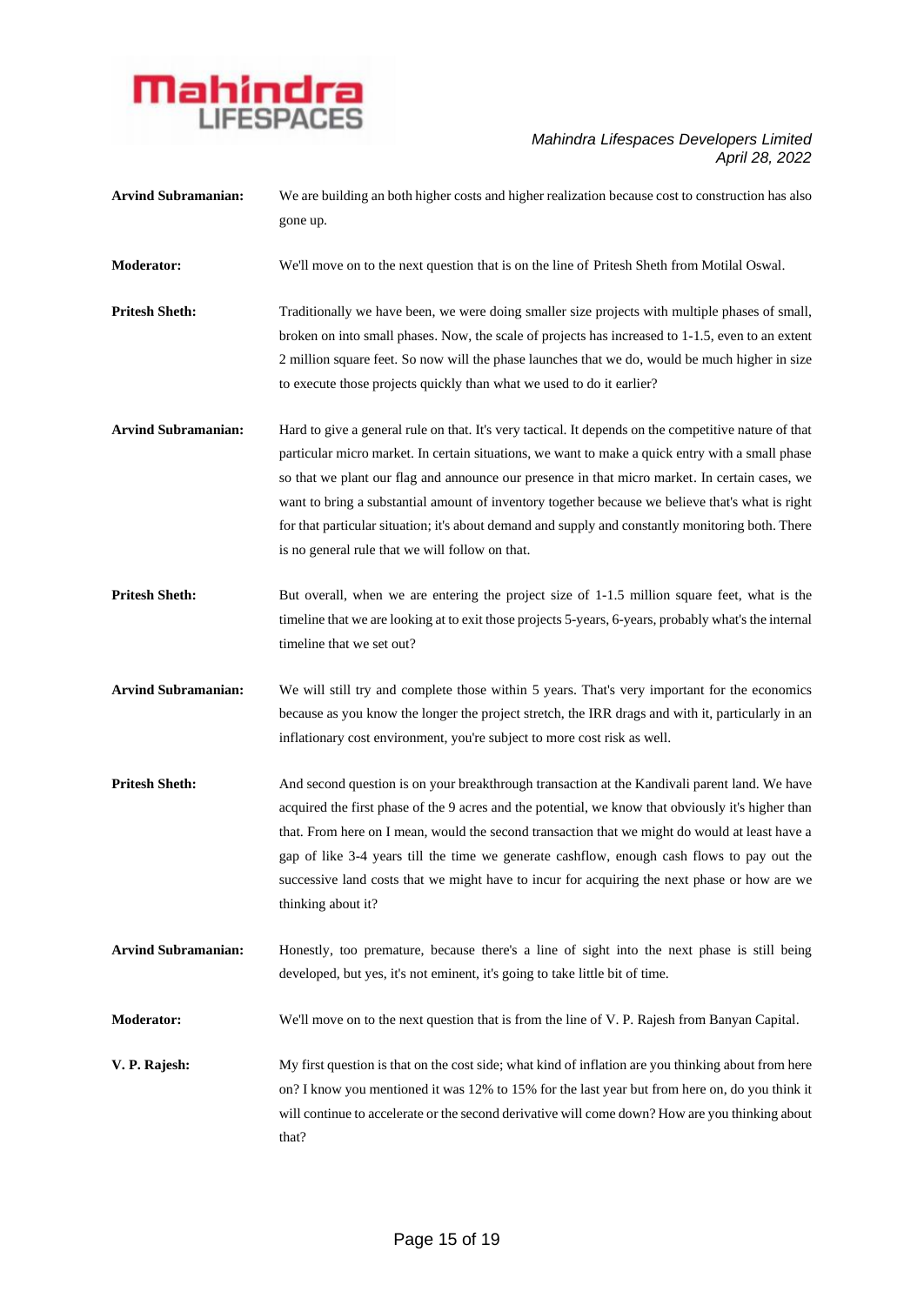

| <b>Arvind Subramanian:</b> | We are planning for about 8% to 10% going forward as well because all the advice and views<br>we are getting from the economists, including our group economists, is that inflation is here to<br>stay. It's not a temporary phenomenon. It's not just a Ukraine war issue. There is a structural<br>reason why inflation will continue for several quarters. At least in our underwriting cases, we<br>are planning for an 8% to 10% cost inflation in the years to come as well.                                                                                                                                                                                                                                                                                                                                                                                                                                                                                                                                                                                                                                        |
|----------------------------|---------------------------------------------------------------------------------------------------------------------------------------------------------------------------------------------------------------------------------------------------------------------------------------------------------------------------------------------------------------------------------------------------------------------------------------------------------------------------------------------------------------------------------------------------------------------------------------------------------------------------------------------------------------------------------------------------------------------------------------------------------------------------------------------------------------------------------------------------------------------------------------------------------------------------------------------------------------------------------------------------------------------------------------------------------------------------------------------------------------------------|
| V. P. Rajesh:              | As you're launching the products, are you then spacing out the inventory you release at the<br>launch, etc. maybe make it more just so that we don't have to increase it too much. How are you<br>thinking about how much inventory you want to sell at launch?                                                                                                                                                                                                                                                                                                                                                                                                                                                                                                                                                                                                                                                                                                                                                                                                                                                           |
| <b>Arvind Subramanian:</b> | Yes, absolutely, you're absolutely right. We are going to stagger out our launched inventory and<br>sales as well. Earlier I was of the firm view that sell as much as possible, as quickly as possible<br>because that made sense in a stable cost environment but now one has to try and sell closer to<br>the cost incidence rather than too far ahead of the cost incidence.                                                                                                                                                                                                                                                                                                                                                                                                                                                                                                                                                                                                                                                                                                                                          |
| V. P. Rajesh:              | My second question is regarding the society redevelopment projects you are taking on. If you<br>can elaborate a little bit as to what these projects can look like in terms of timeline, in terms of<br>square footage, are they going to be large or quick turnaround projects; that would be just<br>helpful?                                                                                                                                                                                                                                                                                                                                                                                                                                                                                                                                                                                                                                                                                                                                                                                                           |
| <b>Arvind Subramanian:</b> | That's a very interesting space and we are getting our arms around it and as we get deeper, I'm<br>getting more excited by it. The size of the transaction varies from a fairly small individual<br>projects to very large societies. The small projects are still attractive because what we are finding<br>is the minute you start engaging with one society in a particular location; the neighboring<br>societies also start engaging with you. What will likely end up happening here is a cluster or a<br>string of pearls kind of an approach where in a very small catchment area, you're doing two or<br>three small sized projects, which aggregated together is a meaningful size. We are thinking about<br>that space a little bit differently where we're looking at clustering these four-five societies. It's<br>not that their land will get aggregated and it will become one society. There will still be<br>individual developments, but from a management perspective, sales perspective, overhead's<br>perspective etc. you have still a 500 to 1000 crores GDV to play within a 2-kilometer radius. |
| V. P. Rajesh:              | Your minimum threshold will be around 500 crores across multiple housing society, which<br>makes sense for you to take up such projects? Is that the general way to think about it?                                                                                                                                                                                                                                                                                                                                                                                                                                                                                                                                                                                                                                                                                                                                                                                                                                                                                                                                       |
| <b>Arvind Subramanian:</b> | Yes, that's right.                                                                                                                                                                                                                                                                                                                                                                                                                                                                                                                                                                                                                                                                                                                                                                                                                                                                                                                                                                                                                                                                                                        |
| <b>Moderator:</b>          | The next question is from the line of Rohith Potti from Marshmallow Capital.                                                                                                                                                                                                                                                                                                                                                                                                                                                                                                                                                                                                                                                                                                                                                                                                                                                                                                                                                                                                                                              |
| <b>Rohith Potti:</b>       | My first question is a follow-up on the initial comments that you have shared. You talked about<br>how the industry is shaping up right now, but in general, recently we've seen letters from<br>CREDAI, etc. complaining about the rising cost environment and about how some developers                                                                                                                                                                                                                                                                                                                                                                                                                                                                                                                                                                                                                                                                                                                                                                                                                                 |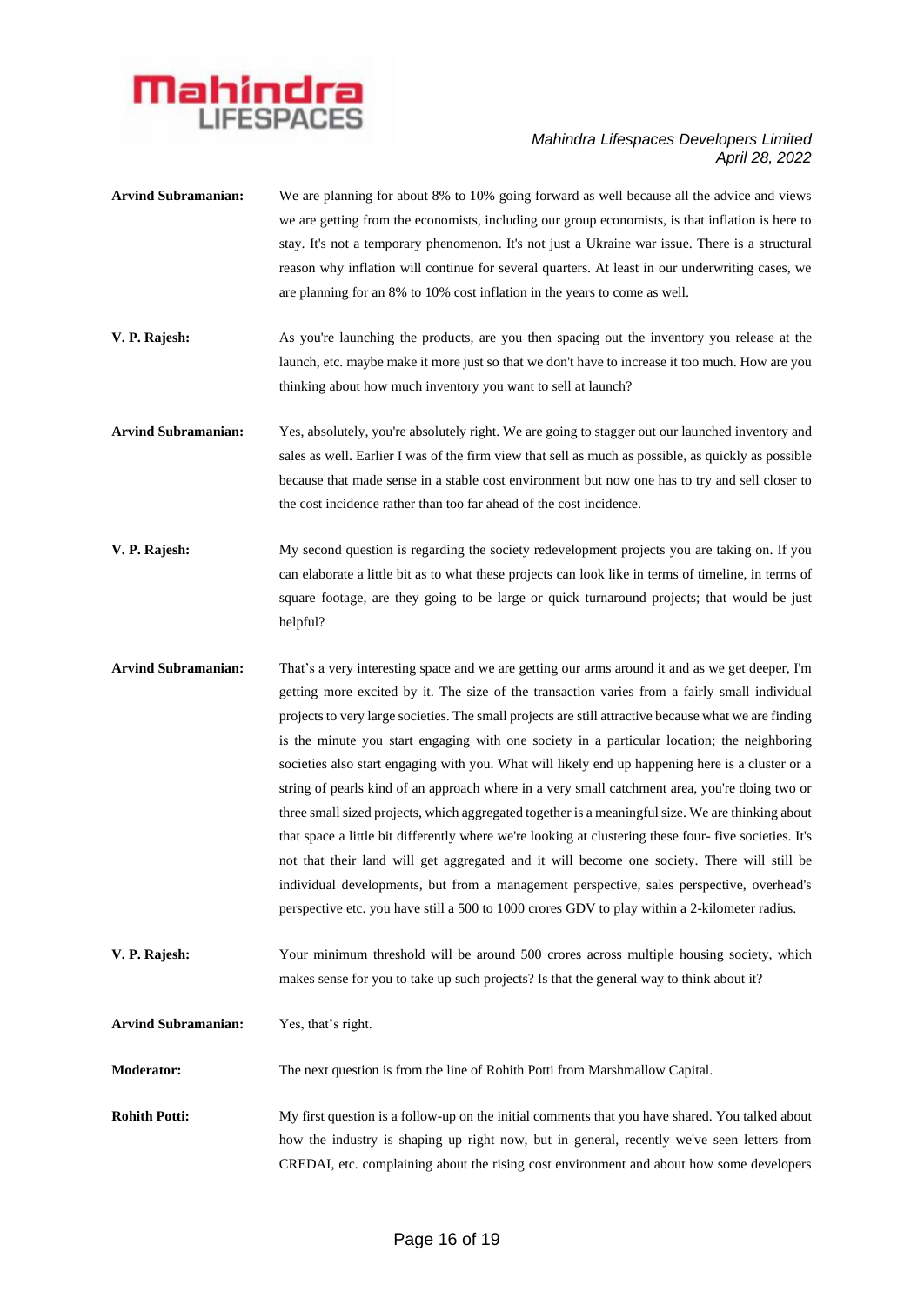

are stopping work etc. If you could share the general scenario of how you see the industry right now in terms of the reduced competition in terms of launches, in terms of number of participants, looking for land parcels etc. that would be great?

**Arvind Subramanian:** Look, one trend that's very clear Rohith is, the formalization or consolidation of the supply side. We've seen this over the last 5 or 7 years that you tracked the numbers in each of the Tier I cities, the top five to seven players are starting to contribute as much as 30% of the sales value, which used to be in the 10% to 15% range. So, it's grown quite a lot and so therefore, that is a vindication for the direction we've taken about going deeper into a few markets rather than spreading ourselves too thin. A cost inflation is certainly a pressing topic. It's something that is hurting all of us in the industry. I think, as I mentioned in a response to an earlier question, it's not just a here and now thing where we can bury our head in the sand and say, let's get through one or two quarters and life will be great after that. We do need to plan for a sustained period of cost inflation and gear our business model to that. We are tuning to that as again, responding, I responded to an earlier question by adjusting our launch strategies about how much inventory to bring, how quick, how closely can we time sales to construction spend so that we not have a big mismatch between those and being exposed to a high amount of cost inflation, but also working very hard with top quality consultants. Many of them international consultants now on design, we think there's a lot of value to be extracted still from optimization of design and construction methods.

**Rohith Potti:** My second question is something that you referred a couple of times that we've not just seen the entire top management but we have brought in a lot of good hires in the middle. So, in FY what you have done is sort of rebuilding the firm or rebuilding the culture from scratch because with so many new people coming at the top and at the middle level, that will change towards what the top management is looking towards achieving. I'm just curious to know so how has that experience been basically rebuilding the firm and has there been any sort of attrition? What are those numbers? We see current attrition in IT and other sectors but is that a worrying real estate right now, if you could elaborate on that particular aspect, that would be great?

**Arvind Subramanian:** Firstly, let me correct the impression if I've created a wrong impression. It's been a good mix of people who've been with us for a period of time, as well as new talent that's come in. It's not just that we are clearing the decks and replacing all roles with new people. So, I must make that clear. What we have done is, spent a lot of time simplifying the organization structure, empowering the people in their role and giving them their line of sight into how their professional growth will happen over the next few years. This is something I deeply believe is going to be our competitive advantage in the years to come. And I am fully aware, I'm talking to a group of hard-nosed financial analysts and talking the stops-start but I know all of you do appreciate this. Real estate is not a sector that has traditionally been a talent magnet but we are in the fortunate position because of our parentage being part of the Mahindra Group where we are able to attract great talent. Very often talent from outside the real estate sector but even within the real estate sector from brands that are much larger than us. Our recent hires have come from places like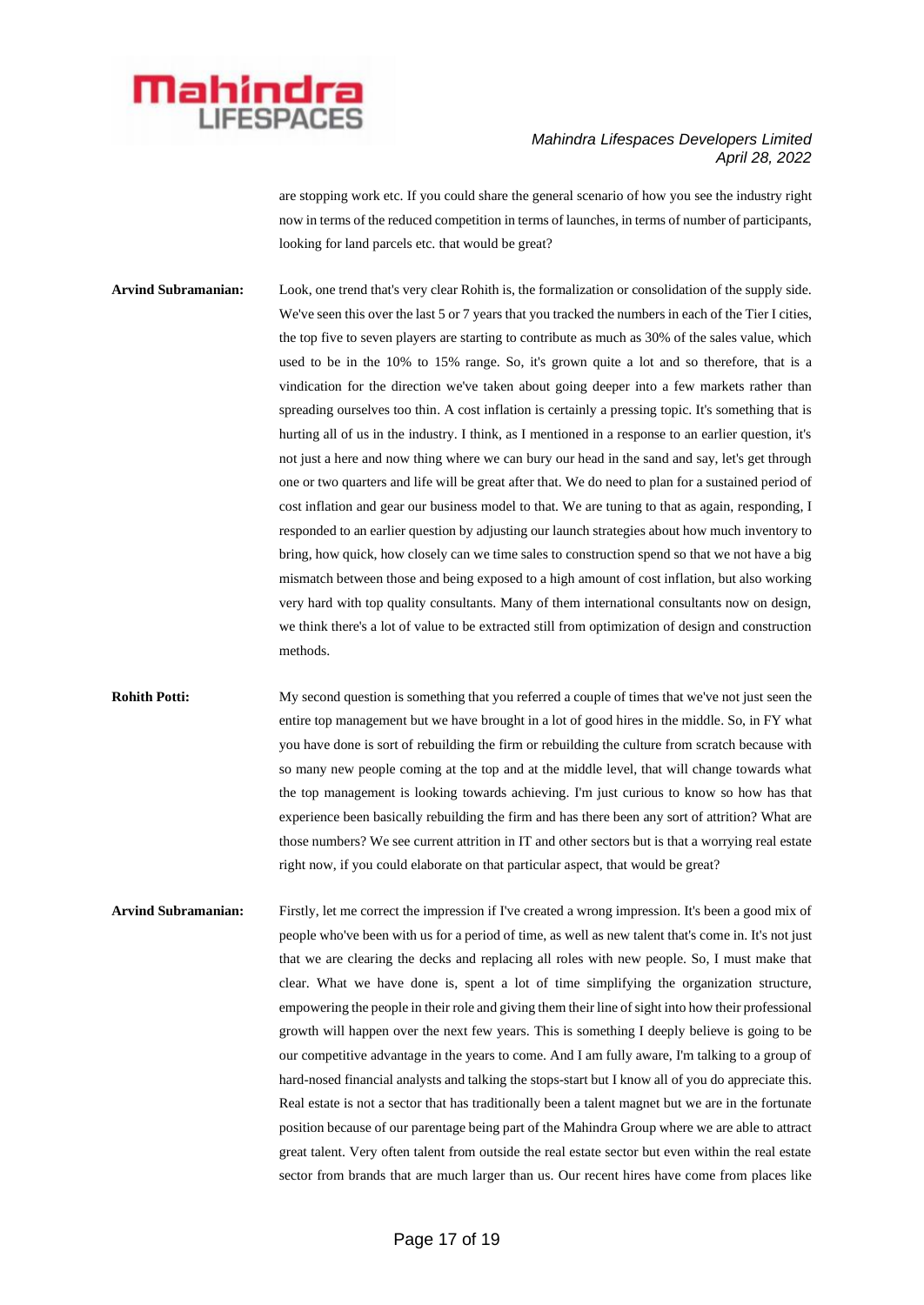

Godrej and Sobha etc. and they've chosen to join us because they believe in or they buy into what we're trying to do here. That is to my mind kind of very important. Getting people who are seeing the mid to long-term story, wanting to be part of that, wanting to put their shoulder to the wheel and giving them the right set up to be able to express themselves and deliver against that is what a large part of I see my job as construction, sales, finance, marketing, etc. will be done by the respective leaders. I don't add as much value there.

**Rohith Potti:** Just a follow-up. In the top management and the senior hires that you've done over the last couple of years. In general, is there been any attrition or is there anything to worry about on that front?

**Arvind Subramanian:** Top management, we've not seen a lot of attrition, top two layers of the organization, but we are starting to see just like everybody else that the talent market is heating up. We are constantly tracking that and staying competitive in terms of our overall offering. It's not always only remuneration. As it always is a combination of a career growth, professional development and remuneration.

**Moderator:** The next question is from the line of Shreyans from Equirus Securities.

**Shreyans:** One pertaining to our resi business. One that probably we are hearing a lot of noise, in terms of interest rate hike. In case if that is to happen, how do you see the scenario dwelling? Do we foresee any risks to our sales numbers as far as the resi is concerned? Second, in terms of our IC & IC business, just wanted to understand how much capital we have deployed till date and how much we will have to deploy more in terms of activating the origins, which has been lined up?

**Arvind Subramanian:** On the mortgage rate or the interest rate hikes that are expected in the quarters to come, I am not unduly worried about that and the reason for that is, we just talked about the talent market becoming competitive and compensations going up. Particularly for the salaried segment, wage growth is going to be much higher than the growth or the impact of the higher interest rates. Also, the segments we've chosen to play in which is the mid-market and the value housing segments. Very often our buyers have been planning for several years to buy their apartment there. They're not going to be dissuaded by a 50 basis points hike in mortgage rates. What ends up happening, if that happens is the purchase may get deferred by 3 months. They'll say I'll save up a little bit more so that I can increase my down payment, reduce my mortgage so that my EMI remains in the range that I wanted to be in. But they will not say because the mortgage rates have gone up from 6.3% to 6.5% or 6.7%, I won't buy a home anymore and that I don't see that happening. On your question on the Industrial Park side, most of the investment cycle is behind us. We don't expect significant capital allocation to that in the years to come.

**Shreyans:** A couple of follow-up questions. One in terms of price hike, how much price hike do you expect in FY23 given that wherein probably Feb-March witnessed the majority of the price increase in terms of raw materials?